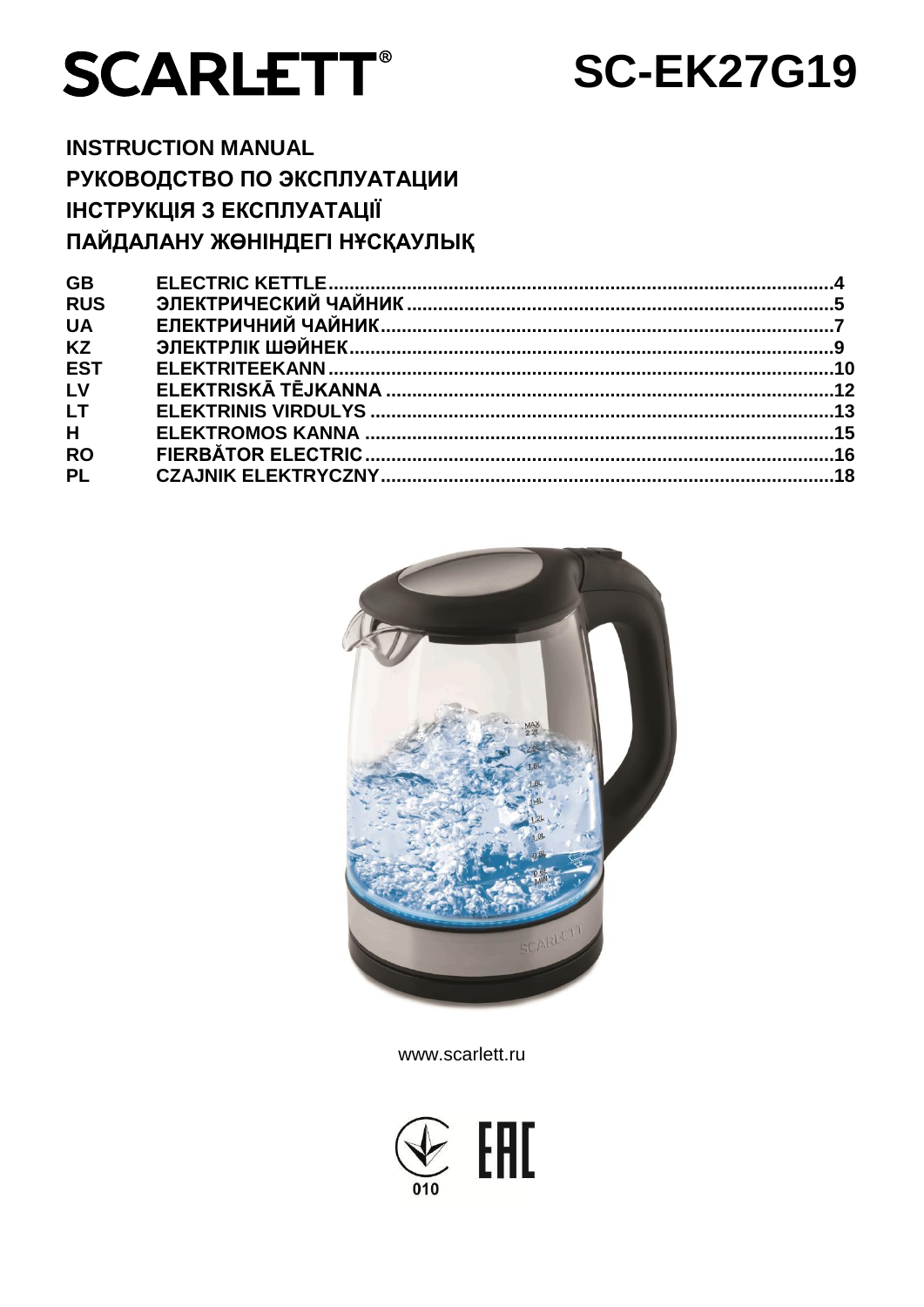- 1. Base unit with cord storage compartment
- 2. Body
- 3. Spout
- 4. Removable filter
- 5. Lid
- 6. Lid release button
- 7. On/Off switch
- 8. Handle
- 9. Two water level indicators

- 1. База живлення з відсіком для заховування шнура
- 2. Корпус
- 3. Носик
- 4. Знiмний фільтр
- 5. Кришка
- 6. Кнопка відкриття кришки
- 7. Перемикач
- 8. Ручка
- 9. Два індикатори рівня води

#### **EST KIRJELDUS LV APRAKSTS**

- 1. Alus juhtmekambriga
- 2. Korpus
- 3. Tila
- 4. Äravõetav filter
- 5. Kaas
- 6. Kaane avamisnupp
- 7. Lüliti
- 8. Käepide
- 9. Kaks veetaseme indikaatorit

#### **LT APRAŠYMAS H LEÍRÁS**

- 1. Šildymo pagrindas su elektros laido saugojimo skyreliu
- 2. Korpusas<br>3. Snapelis
- 3. Snapelis<br>4. Nuimama
- 4. Nuimamas filtras
- 5. Dangtis
- 6. Dangčio atidarymo mygtukas
- 7. Jungiklis
- 8. Rankena
- 9. Du vandens lygo indikatoriai

- 1. Baza de alimentare cu compartimentul pentru depozitarea cordonului
- 2. Corpul
- 3. Nasul
- 4. Filtru detașabil
- 5. Capac
- 6. Pec pentru deschiderea capacului
- 7. Buton pornire / oprire
- 8. Mâner
- 9. Indicator nivel de apa

#### **GB DESCRIPTION RUS УСТРОЙСТВО ИЗДЕЛИЯ**

1. База питания с отсеком для хранения шнура

 $IMAO17$ 

- 2. Корпус
- 3. Носик
- 4. Съемный фильтр
- 5. Крышка
- 6. Кнопка открытия крышки
- 7. Выключатель
- 8. Ручка
- 9. Два индикатора уровня воды

#### **UA ОПИС KZ СИПАТТАМА**

- 1. Бау сақтауына арналған бөлікті қоректену
- базасы
- 2. Тұлға
- 3. Тұмсықша
- 4. Алмалы-салмалы сүзгі
- 5. Қақпақ
- 6. Қақпақ ашу ноқаты
- 7. Ажыратқыш
- 8. Тұтқа
- 9. Су деңгейінің екі көрсеткіші

- 1. Pamatne ar nodalījumu barošanas vada glabāšanai
- 2. Korpuss
- 3. Snīpītis
- 4. Noņemamais filtrs
- 5. Vāciņš
- 6. Vāciņa attaisīšanas poga
- 7. Slēdzis (izslēgt)
- 8. Rokturis
- 9. Divi ūdens līmeņa indikatori

- 1. Áramforrást biztosító elem csatlakozó tárolóval
- 2. Készülékház
- 3. Teafőző szája
- 4. Levehető szűrő
- 5. Fedő
- 6. A fedő nyitógombja
- 7. Főkapcsoló
- 8. Fogantyú
- 9. Két vízszint-indikátor

#### **RO DETALII PRODUS PL BUDOWA WYROBU**

- 1. Baza zasilającą z przedziałem do schowania przewodu zasilającego
- 2. Obudowa
- 3. Dzióbek
- 4. Zdejmowany filtr
- 5. Pokrywa
- 6. Przycisk otwarcia pokrywy
- 7. Wyłącznik
- 8. Uchwyt 9. Dwa wskaźniki poziomu wody

www.scarlett.ru SC-EK27G19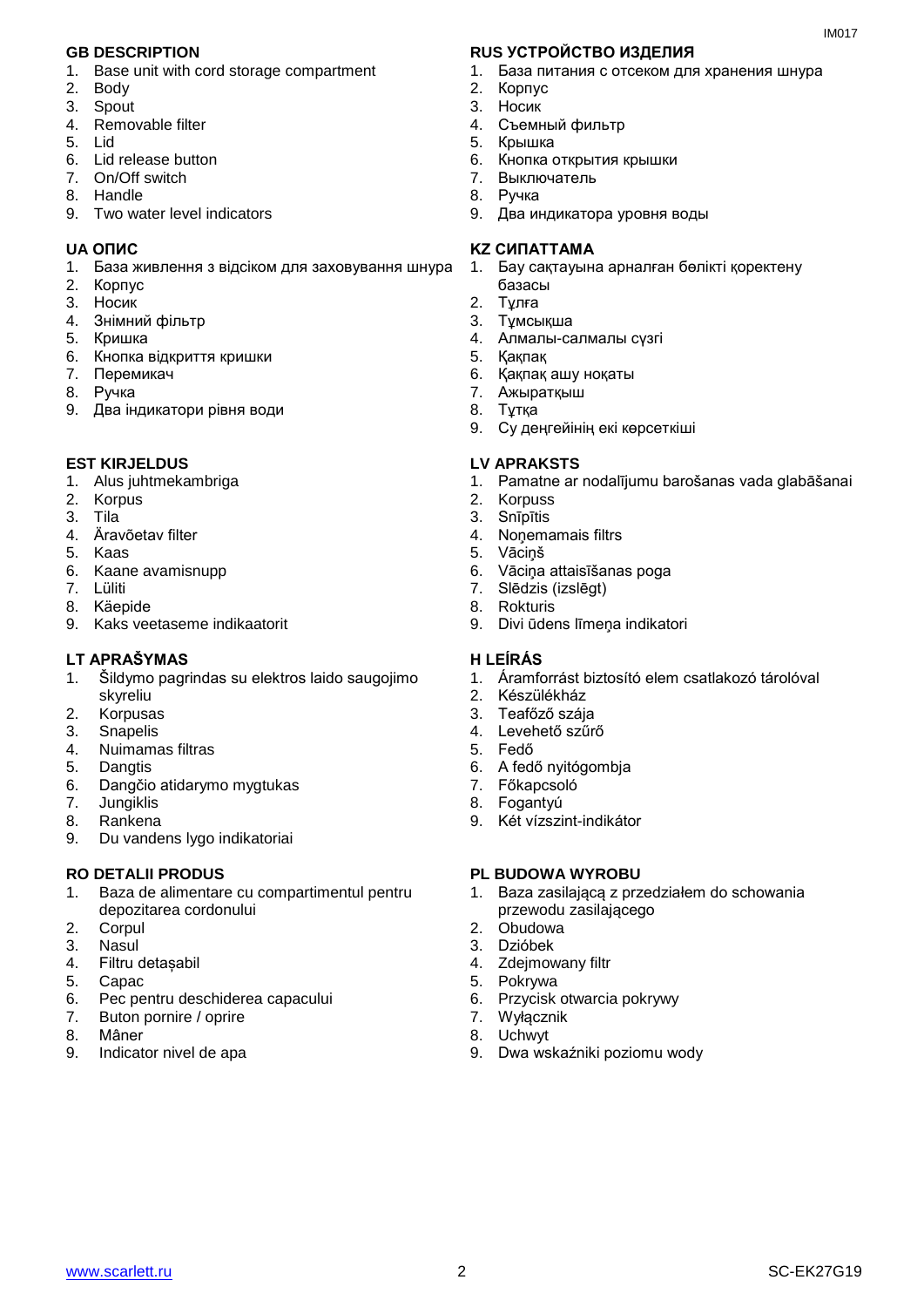| 220-240 V~ 50 Hz | 1850-2200W | 2.2 L | 1.2/ 1.5kg | mm<br>235<br>155<br>205 |
|------------------|------------|-------|------------|-------------------------|
|------------------|------------|-------|------------|-------------------------|

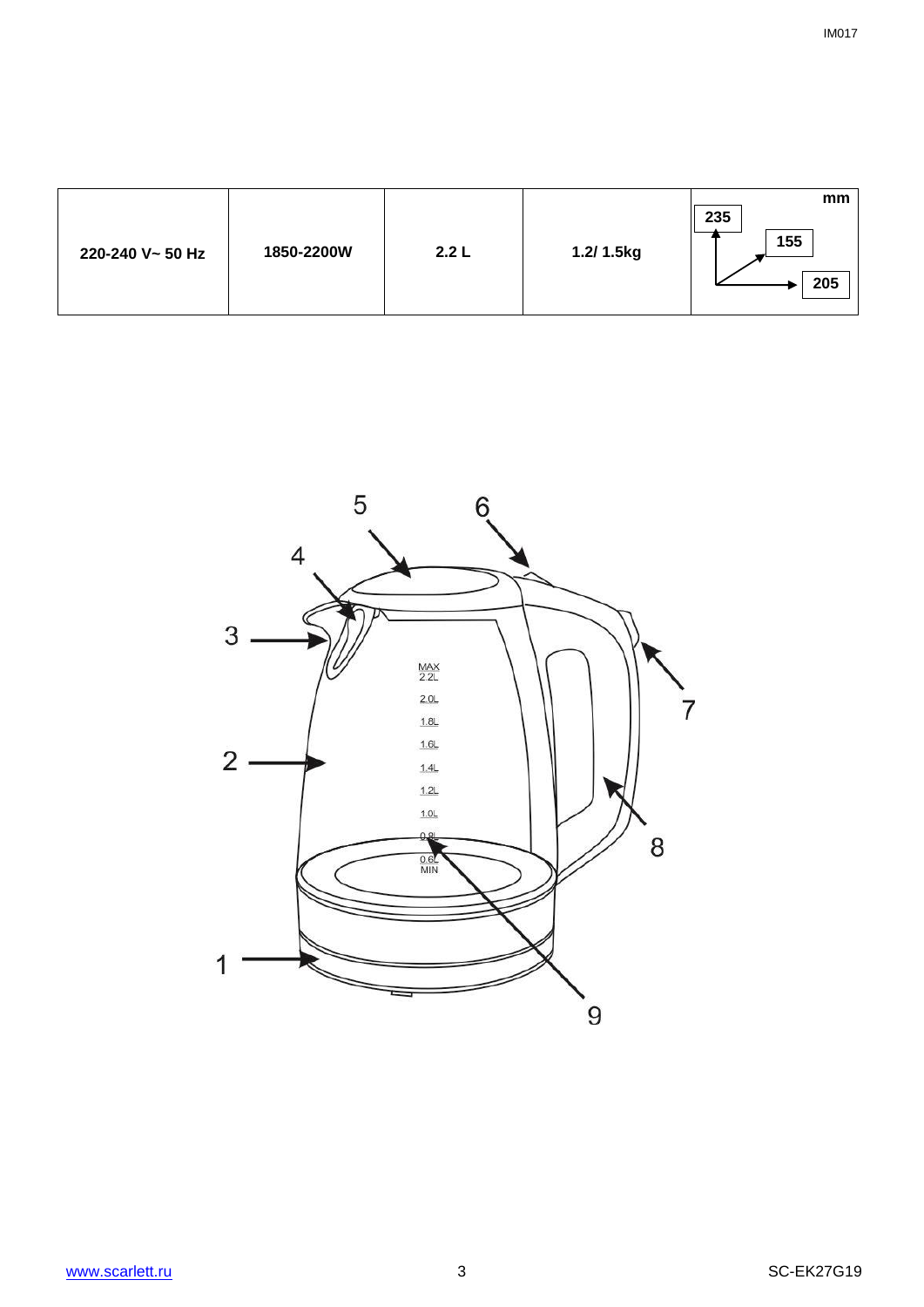#### **GB** INSTRUCTION MANUAL **IMPORTANT SAFEGUARDS**

- Please read these operating instructions carefully before connecting your kettle to the power supply, in order to avoid damage due to incorrect use.
- Before switching on the appliance for the first time please check if the technical specifications indicated on the unit correspond to the mains parameters.
- Incorrect operation and improper handling can lead to malfunction of the appliance and injuries to the user.
- Always unplug the appliance from the power supply when not in use.
- For home use only. Do not use for industrial purposes.
- Keep the base unit away from water and protect from splashes.
- Do not immerse the unit, cord or plug in water or other liquids. If it has happened, remove the plug from the wall socket immediately and have the unit checked by an expert before using it again.
- Do not operate the appliance if the cord or the plug is damaged or if the appliance has been otherwise damaged. In such cases take the appliance to a qualified specialist for check and repair if necessary.
- Ensure that the cord does not hang over sharp edges and keep it away from hot surfaces.
- To disconnect the appliance from the power supply pull it out by the plug only, not by the cord.
- Place the appliance on a dry stable surface, away from sources of heat (e.g. hotplates); do not place it under curtains and shelves.
- Do not leave the appliance unattended when in use.
- This appliance is not intended for use by persons (including children) with reduced physical, sensory or mental capabilities, or lack of experience and knowledge, unless they have been given supervision or instruction concerning use of the appliances by a person responsible for their safety.
- Children should be supervised to ensure that they do not play with the appliance.
- Use the kettle only with the base unit supplied, and do not use the base unit for any other purposes.
- Never take the kettle from its base while in operation. Switch the appliance off first.
- *ATTENTION:* Do not open the lid while water is boiling.
- Close the lid properly before switching on. Otherwise, the appliance will not switch off automatically and the hot water may overflow.
- The kettle is for heating water only, not for any other purposes and liquids.
- Do not attempt to repair, adjust or replace parts in the appliance. Repair the malfunctioning appliance in the nearest service center.
- If the product has been exposed to temperatures below 0ºC for some time it should be kept at room temperature for at least 2 hours before turning it on
- The manufacturer reserves the right to introduce minor changes into the product design without prior notice, unless such changes influence significantly the product safety, performance, and functions.

• Production date mentioned on the unit and/or on the packing materials and documentations.

#### **BEFORE USING FOR THE FIRST TIME**

- To remove the foreign smell from the new unit before the first use boil the water with added juice of 1-3 lemons or a pack of citric acid.
- Leave the fluid in the unit for 12 hours, then boil again.
- Empty the kettle and rinse it thoroughly with flowing water.
- Repeat the procedure if necessary.

#### **INSTRUCTION FOR USE**

#### FILLING

- Remove the kettle from the base unit.
- You can fill the kettle with water via the spout or neck with opened lid.
- Do not fill the kettle with less than 0.6 l of water (less than "MIN" mark) to prevent it from operating dry and more than 2.2 l (up to "MAX" mark) to avoid overfilling and water spilling out during the boiling. SWITCHING ON
- After filling with water, place the kettle on the base unit.
- Connect the plug to the power supply and push On/Off switch. The appliance will turn on and indicator will light.

#### SWITCHING OFF

- When water begins to boil, the kettle will switch off automatically and indicator light will go off.
- *NOTE:* This appliance has a safety system, which automatically switches heating element off if the appliance inadvertently has been switched on when empty, or if it operates dry. In this case let the appliance cool down 10 minutes before filling with water again.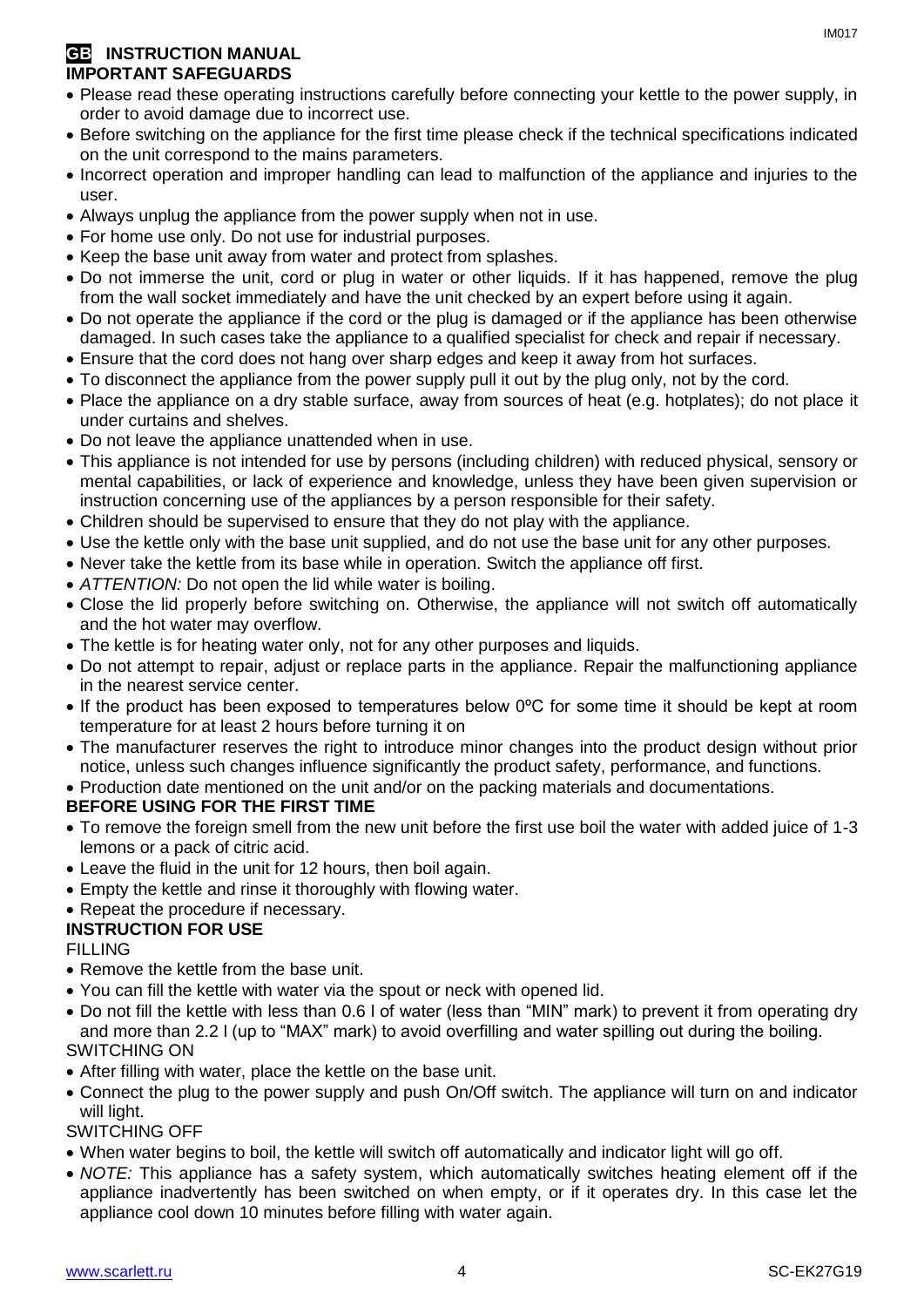#### SWITCHING ON AGAIN

• If the kettle has been switched off automatically, it can be switched on again after cooling for 15-20 seconds.

### **CARE AND CLEANING**

- Open the lid and pour out the water through the orifice.
- Always remove the plug from the socket and let the appliance cool down completely.
- Clean the outside of the kettle and the base unit with a soft damp cloth, then wipe with a dry cloth. Do not use any abrasive materials.
- Remove scale regularly, using special descaling agents, available at the market, following given instructions.

#### FILTER CLEANING

- Remove the filter out of the kettle.
- Place it under a jet of water and rub gently with a soft brush (not included).
- Return the filter to its place.

#### **STORAGE**

- Switch off and unplug the appliance; let it entirely cool.
- Complete all requirements of Chapter CLEANING AND CARE.
- The cord can be wrapped around the base area for storage.
- Keep the appliance in a dry cool place.



The symbol on the unit, packing materials and/or documentations means used electrical and electronic units and battery's should not be toss in the garbage with ordinary household garbage. These units should be pass to special receiving point.

For additional information about actual system of the garbage collection address to the local authority.

Valid utilization will help to save valuable resources and avoid negative work on the public health and environment which happens with incorrect using garbage.

#### **RUS РУКОВОДСТВО ПО ЭКСПЛУАТАЦИИ МЕРЫ БЕЗОПАСНОСТИ**

- Внимательно прочитайте данную инструкцию перед эксплуатацией прибора во избежание поломок при использовании.
- Перед первоначальным включением проверьте, соответствуют ли технические характеристики, указанные на изделии, параметрам электросети.
- Неправильное обращение может привести к поломке изделия, нанести материальный ушерб и причинить вред здоровью пользователя.
- Использовать только в бытовых целях. Прибор не предназначен для промышленного применения.
- Если устройство не используется, всегда отключайте его от электросети.
- Не допускайте попадания воды на базу питания.
- Не погружайте прибор, базу питания и шнур питания в воду или другие жидкости. Если это случилось, немедленно отключите устройство от электросети и, прежде чем пользоваться им дальше, проверьте работоспособность и безопасность прибора у квалифицированных специалистов.
- При повреждении шнура питания его замену, во избежание опасности, должен производить изготовитель или уполномоченный им сервисный центр, или аналогичный квалифицированный персонал.
- Следите за тем, чтобы шнур питания не касался острых кромок и горячих поверхностей.
- При отключении прибора от электросети, беритесь за вилку, а не тяните за шнур.
- Устройство должно устойчиво стоять на сухой ровной поверхности. Не ставьте прибор на горячие поверхности, а также вблизи источников тепла (например, электрических плит), занавесок и под навесными полками.
- Никогда не оставляйте включенный прибор без присмотра.
- Прибор не предназначен для использования лицами (включая детей) с пониженными физическими, чувственными или умственными способностями или при отсутствии у них опыта или знаний, если они не находятся под контролем или не проинструктированы об использовании прибора лицом, ответственным за их безопасность.
- Дети должны находиться под контролем для недопущения игры с прибором.
- Используйте изделие только с базой питания из комплекта. Запрещается использовать её для других целей.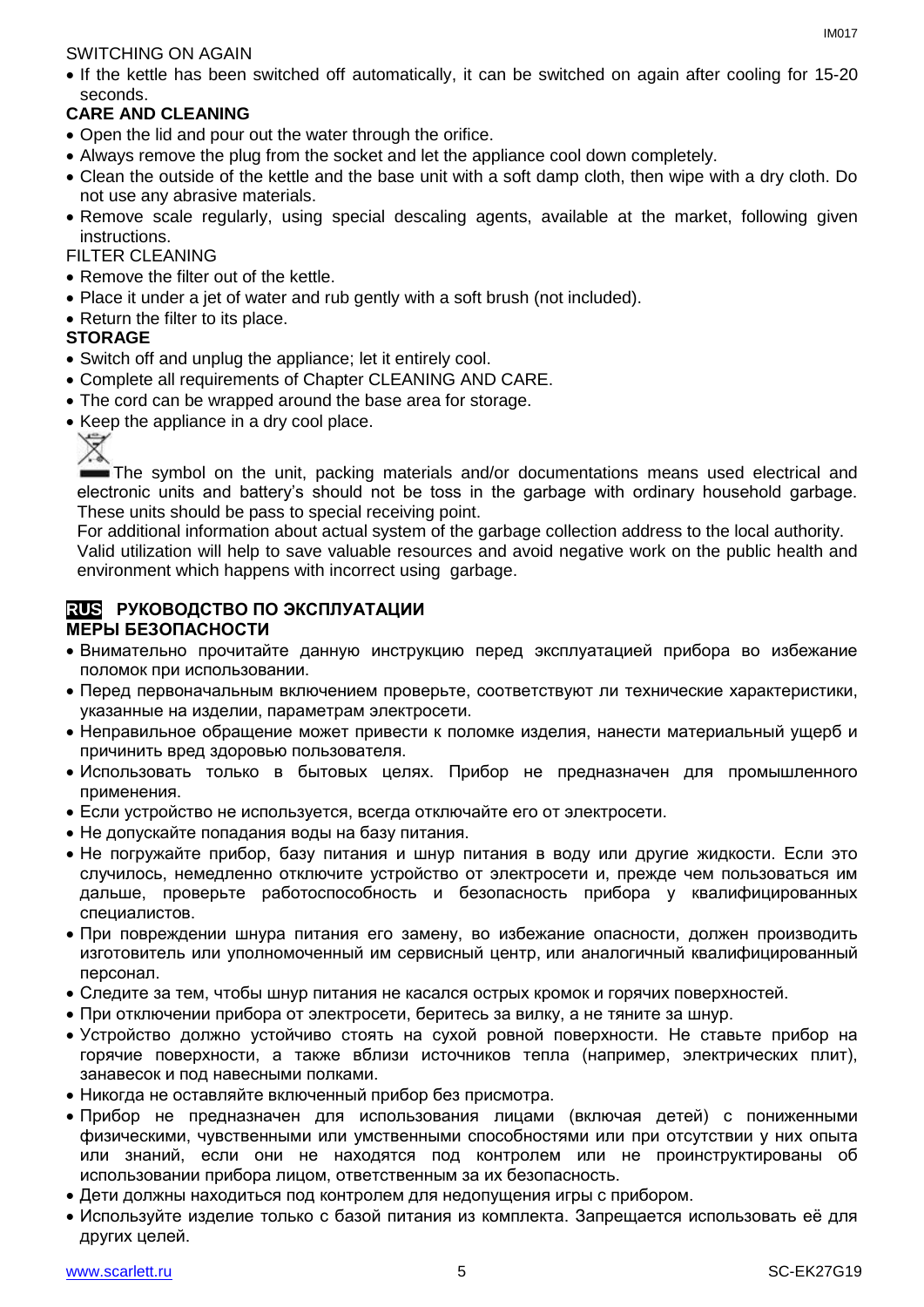- Нельзя снимать чайник с базы питания во время работы, сначала отключите его.
- *ВНИМАНИЕ:* Не открывайте крышку, пока вода кипит.
- Перед включением убедитесь, что крышка плотно закрыта, иначе не сработает система автоматического отключения при закипании и вода может выплеснуться.
- Устройство предназначено только для нагрева воды. Запрещается использование в других целях – это может привести к поломке изделия.
- Не пытайтесь самостоятельно ремонтировать прибор или заменять какие-либо детали. При обнаружении неполадок обращайтесь в ближайший Сервисный центр.
- Если изделие некоторое время находилось при температуре ниже 0ºC, перед включением его следует выдержать в комнатных условиях не менее 2 часов.
- Производитель оставляет за собой право без дополнительного уведомления вносить незначительные изменения в конструкцию изделия, кардинально не влияющие на его безопасность, работоспособность и функциональность.
- Дата производства указана на изделии и/или на упаковке, а также в сопроводительной документации.

#### **ПОДГОТОВКА**

- Чайник предназначен для кипячения воды.
- Для устранения посторонних запахов из нового прибора перед первоначальным использованием вскипятите воду в чайнике, добавив в нее сок 1-3 лимонов или пакетик лимонной кислоты.
- Оставьте раствор на 12 часов, затем снова прокипятите.
- Слейте раствор и промойте чайник проточной водой.
- При необходимости повторите процедуру.

#### **РАБОТА**

#### ЗАЛИВ ВОДЫ

- Снимите чайник с базы питания.
- Вы можете наполнить его через носик или горловину, открыв крышку.
- Во избежание перегрева чайника не рекомендуется наливать меньше 0.6 л воды (ниже отметки "MIN"). Не наливайте больше 2.2л воды (выше отметки "MAX"), иначе она может выплеснуться через носик при кипении.

#### **ВКЛЮЧЕНИЕ**

- Установите наполненный водой чайник на базу питания.
- Подключите шнур питания к электросети и включите чайник, при этом загорится световой индикатор работы.

**ВЫКЛЮЧЕНИЕ** 

- При закипании воды чайник отключится автоматически и световой индикатор погаснет.
- *ВНИМАНИЕ:* Ваш чайник оснащён системой защиты от перегрева. Если в чайнике нет или мало воды, он автоматически отключится. Если это произошло, необходимо подождать не менее 10 минут, чтобы чайник остыл, после чего можно заливать воду.

ПОВТОРНОЕ ВКЛЮЧЕНИЕ

 Если чайник только что закипел и автоматически отключился, а Вам нужно снова подогреть воду, подождите 15-20 секунд перед повторным включением.

#### **ОЧИСТКА И УХОД**

- Слейте всю воду через горловину, открыв крышку.
- Перед очисткой всегда отключайте устройство от электросети и давайте ему полностью остыть.
- Ни в коем случае не мойте чайник и базу питания проточной водой. Протрите снаружи корпус и базу сначала влажной мягкой тканью, а затем – насухо. Не применяйте абразивные чистящие средства, металлические мочалки и щётки, а также органические растворители.
- Регулярно очищайте изделие от накипи специальными средствами, которые можно приобрести в торговой сети. Применяя чистящие средства, следуйте указаниям на их упаковке. ОЧИСТКА ФИЛЬТРА

#### Извлеките фильтр из чайника.

- Аккуратно протрите фильтр, мягкой щёткой (не входит в комплект) удалите загрязнения под струёй воды.
- Установите фильтр на место.

#### **ХРАНЕНИЕ**

- Перед хранением убедитесь, что прибор отключен от электросети и полностью остыл.
- Выполните все требования раздела ОЧИСТКА И УХОД.
- Смотайте шнур питания.
- Храните прибор в сухом прохладном месте.

www.scarlett.ru 6 SC-EK27G19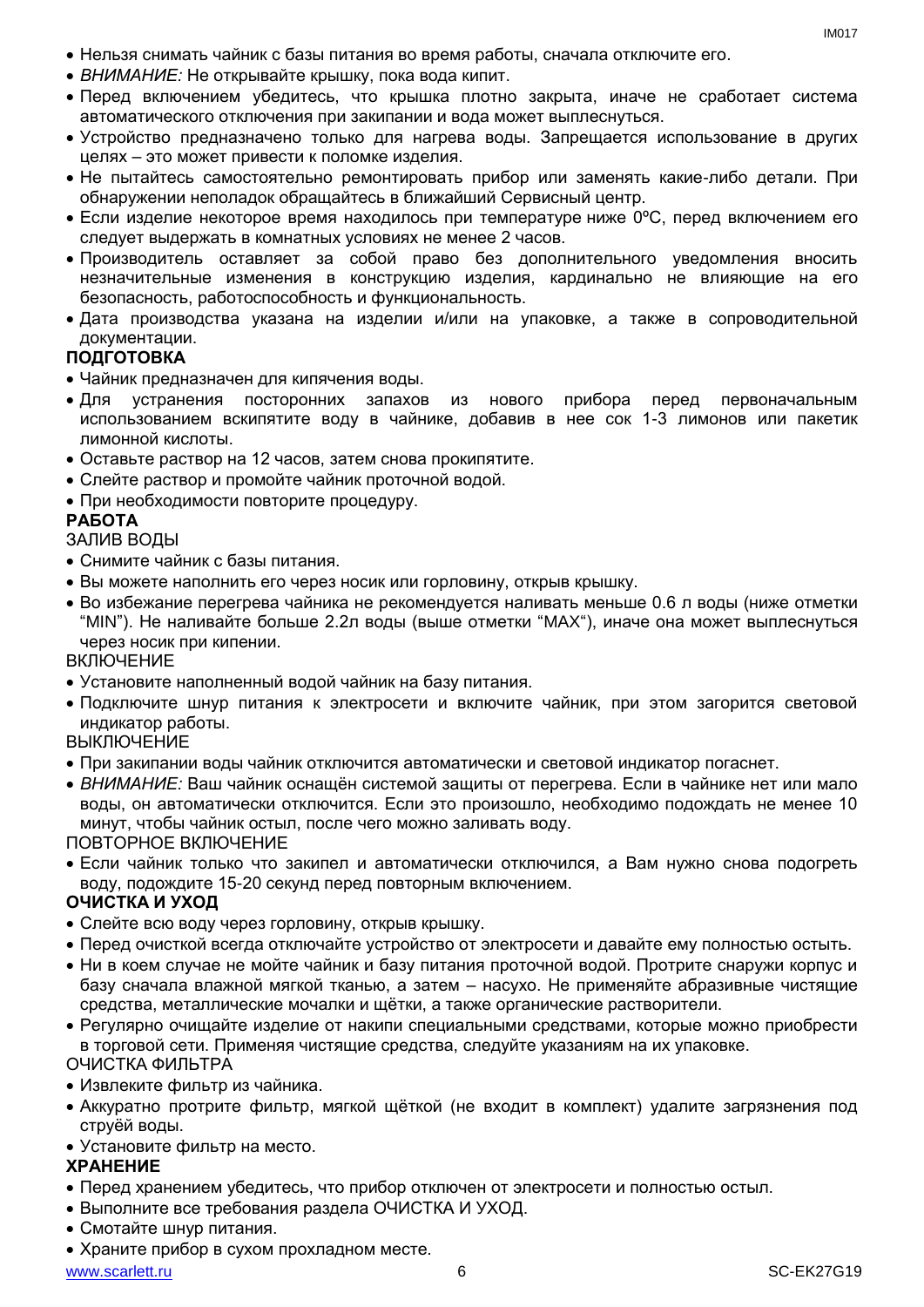

Данный символ на изделии, упаковке и/или сопроводительной документации означает, что использованные электрические и электронные изделия и батарейки не должны выбрасываться вместе с обычными бытовыми отходами. Их следует сдавать в специализированные пункты приема.

Для получения дополнительной информации о существующих системах сбора отходов обратитесь к местным органам власти.

Правильная утилизация поможет сберечь ценные ресурсы и предотвратить возможное негативное влияние на здоровье людей и состояние окружающей среды, которое может возникнуть в результате неправильного обращения с отходами.

#### **UA ІНСТРУКЦІЯ З ЕКСПЛУАТАЦІЇ**

- Шановний покупець! Ми вдячні Вам за придбання продукції торговельної марки SCARLETT та довіру до нашої компанії. SCARLETT гарантує високу якість та надійну роботу своєї продукції за умови дотримання технічних вимог, вказаних в посібнику з експлуатації.
- Термін служби виробу торгової марки SCARLETT у разі експлуатації продукції в межах побутових потреб та дотримання правил користування, наведених в посібнику з експлуатації, складає 2 (два) роки з дня передачі виробу користувачеві. Виробник звертає увагу користувачів, що у разі дотримання цих умов, термін служби виробу може значно перевищити вказаний виробником строк.

#### **МІРИ БЕЗПЕКИ**

- Уважно прочитайте дану інструкцію перед експлуатацією приладу, щоб запобігти поломок при використанні.
- Перш ніж увімкнути прилад, перевірте, чи відповідають технічні характеристики, вказані на виробі, параметрам електромережі.
- Невiрне використання може призвести до поломки виробу, завдати матеріального урону та шкоди здоров'ю користувача.
- Використовувати тільки у побуті. Прилад не призначений для виробничого використання.
- Якщо прилад не використовується, завжди відключайте його з мережі.
- Не дозволяйте, щоб вода попадала на базу живлення.
- Не занурюйте прилад та шнур живлення у воду чи інші рідини. Якщо це відбулося, негайно відключите прилад з мережі та, перед тим, як користуватися їм далі, перевірте працездатність та безпеку приладу у кваліфікованих фахівців.
- У разі пошкодження кабелю живлення, його заміну, з метою запобігання небезпеці, повинен виконувати виробник або уповноважений їм сервісний центр, або аналогічний кваліфікований персонал.
- Стежте за тим, щоб шнур живлення не торкався гострих крайок чи гарячих поверхонь.
- Пiд час відключення приладу з мережі тримайтеся рукою за вилку, не тягніть за шнур.
- Пристрій має стійко стояти на сухій рiвній поверхні. Не ставте прилад на гарячі поверхні, а також поблизу джерел тепла (наприклад, електричних плит), занавісок й під навісними полками.
- Ніколи не залишайте ввімкнений прилад без нагляду.
- Прилад не призначений для використання особами (включаючи дітей) зі зниженими фізичними, чуттєвими або розумовими здібностями або у разі відсутності у них опиту або знань, якщо вони не знаходяться під контролем або не проінструктовані про використання приладу особою, що відповідає за їх безпеку.
- Діти повинні знаходитись під контролем, задля недопущення ігор з приладом.
- Не дозволюйте дітям користуватися приладом без нагляду дорослих.
- Використовуйте прилад тільки з базою живлення з комплекту. Заборонено використовувати його для iнших мет.
- Не можна знімати чайник з бази живлення пiд час роботи, спочатку вимкніть його.
- УВАГА: Не відкривайте кришку, поки вода закипить.
- Перед вмиканням переконайтеся, що кришка щільно зачинена, інакше не спрацюе система автоматичного вимикання пiд час закипання та вода може виплюхнутися.
- Прилад призначений тільки для нагріву води. Заборонено використовувати його з іншою метою це може призвести до псування приладу.
- Не намагайтеся самостійно ремонтувати прилад або замінювати які-небудь деталі. При виявленні неполадок звертайтеся в найближчий Сервісний центр.
- Якщо виріб деякий час знаходився при температурі нижче 0ºC, перед увімкненням його слід витримати у кімнаті не менше 2 годин.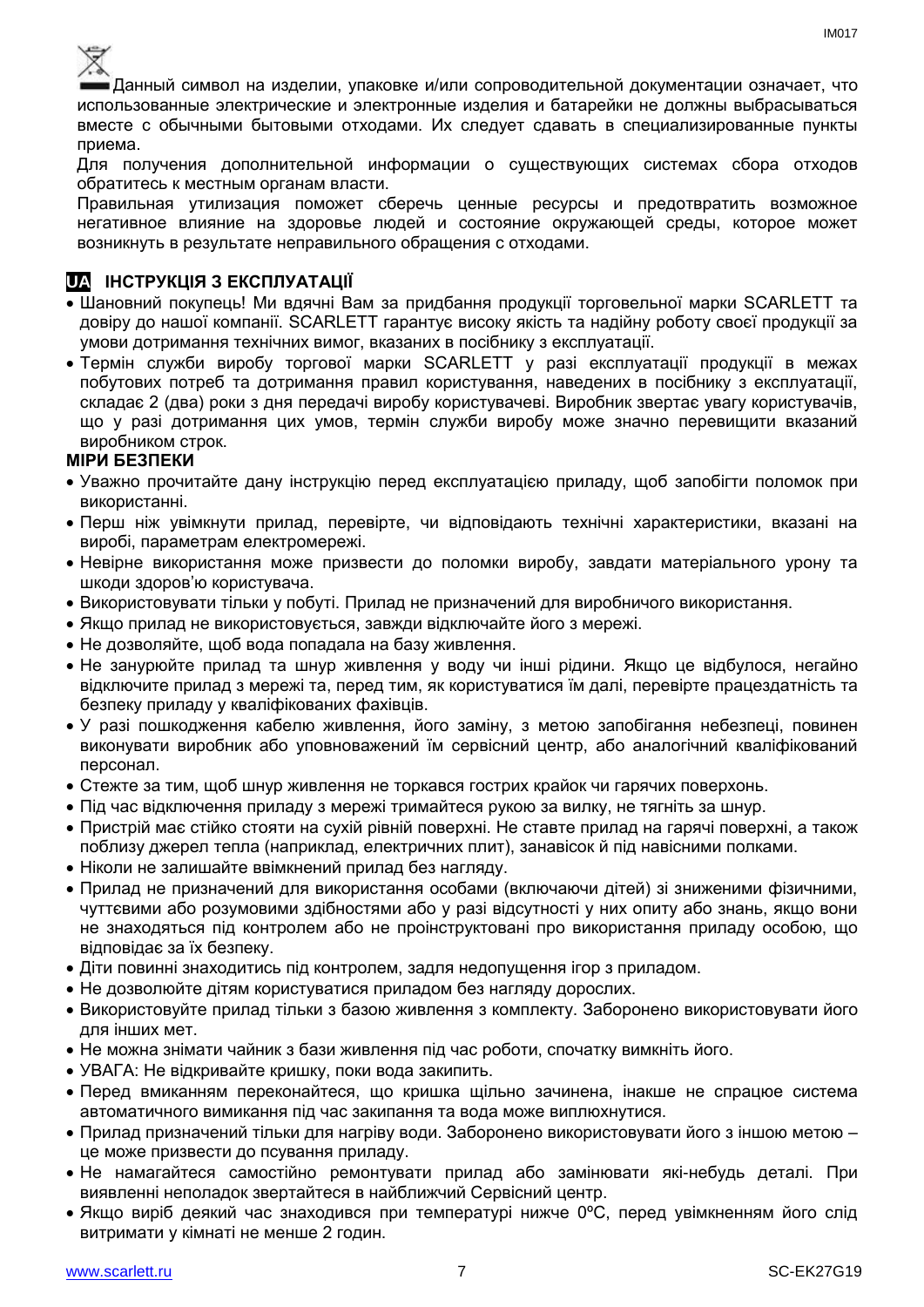- Виробник залишає за собою право без додаткового повідомлення вносити незначні зміни до конструкції виробу, що кардинально не впливають на його безпеку, працездатність та функціональність.
- Обладнання відповідає вимогам Технічного регламенту обмеження використання деяких небезпечних речовин в електричному та електронному обладнанні.
- Дата виробництва вказана на виробі та/або на упаковці, а також у супровідній документації.

### **ПІДГОТОВКА**

- Задля усунення сторонніх запахів з нового приладу перед початковим використанням закип'ятіть воду в чайнику, додавши в неї сік 1-3 лимонів або пакетик лимонної кислоти.
- Залиште розчин на 12 годин, потім знову прокип'ятіть.
- Злийте розчин і промийте чайник проточною водою.
- За необхідності повторіть процедуру.

#### **ЕКСПЛУАТАЦІЯ**

#### ЗАЛИВАННЯ ВОДИ

- Зніміть чайник з бази живлення.
- Можна наповняти його через носик чи горловину, відкривши кришку.
- Щоб запобігти перегріву чайника, не слiд наливати менше ніж 0.6 л води (нижче мітки "MIN"). Не наливайте більше ніж 2.2 л води (вище мітки "MAX"), інакше вона може виплюхнутися через носик пiд час кипіння.

ВМИКАННЯ

- Установіть наповнений водою чайник на базу живлення.
- Підключите шнур живлення до мережі та ввімкнить чайник, при цьому засвітиться світловий індикатор роботи.

ВИМИКАННЯ

- Після закипання води чайник вимкнеться автоматично та світловий індикатор згасне.
- *УВАГА:* Ваш чайник обладнаний системою захисту вид перегріву. Якщо у чайнику немає чи мало води, він автоматично вимкнеться. Якщо це відбулося, необхідно почекати не менше ніж 10 хвилин, щоб чайник охолонув, після чого можна заливати воду.

ПОВТОРНЕ ВМИКАННЯ

 Якщо чайник тільки-но закипів та автоматично вимкнувся, а Вам потрібно знову підігріти воду, почекайте 15-20 секунд перед повторним вмиканням.

#### **ОЧИЩЕННЯ ТА ДОГЛЯД**

- Злийте всю воду через горловину, відкривши кришку.
- Ні в якому разі не мийте чайник та базу живлення під струмом води. Протріть зовні корпус та базу спочатку вологою м'якою тканиною, а потім – насухо. Не вживайте абразивних чистячих засобів, металевих мочалок та щіток, а також органічних розчинників.
- Регулярно очищайте прилад від накипу спеціальними засобами, що можна придбати у торговельній сітці. Вживаючи чистячі засоби, дотримуйтеся инструкції на їх упаковці. ОЧИЩЕННЯ ФІЛЬТРА
- Вийміть фільтр з чайника.
- Акуратно протріть фільтр, та мя'кою щіткою (не входить до комплекту) видалите забрудження під струмом води.
- Установіть фільтр на місце.

#### **ЗБЕРЕЖЕННЯ**

- Перед зберіганням переконайтеся, що прилад відключений від електромережі і повністю охолов.
- Виконайте усі вимоги розділу ОЧИЩЕННЯ ТА ДОГЛЯД.
- Змотайте шнур живлення.
- Зберігайте прилад у сухому прохолодному місці.



Цей символ на виробі, упаковці та/або в супровідній документації означає, що електричні та електронні вироби, а також батарейки, що були використані, не повинні викидатися разом із звичайними побутовими відходами. Їх потрібно здавати до спеціалізованих пунктів прийому.

Для отримання додаткової інформації щодо існуючих систем збору відходів зверніться до місцевих органів влади.

Належна утилізація допоможе зберегти цінні ресурси та запобігти можливому негативному впливу на здоров'я людей і стан навколишнього середовища, який може виникнути в результаті неправильного поводження з відходами.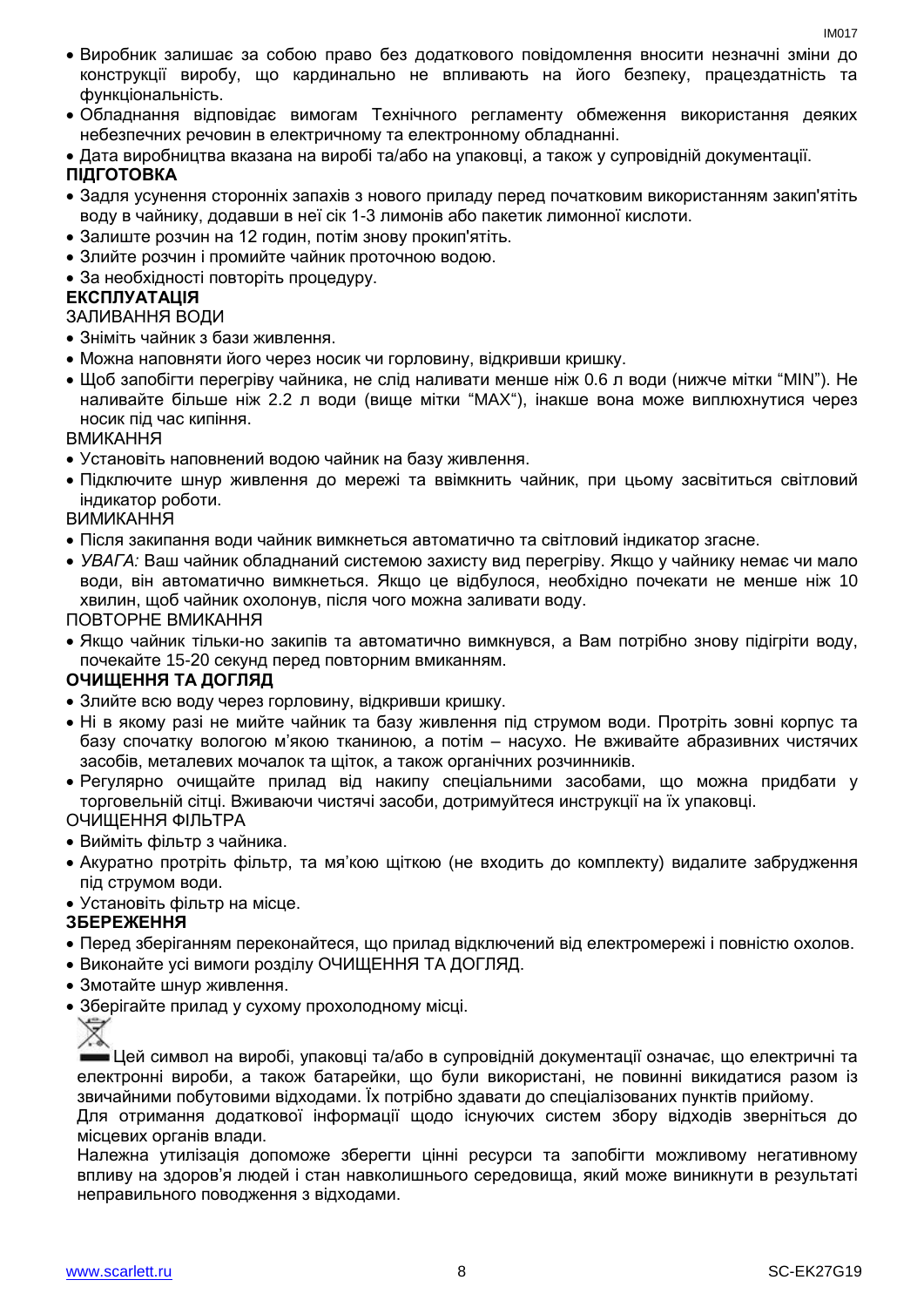### **KZ ПАЙДАЛАНУ ЖӨНІНДЕГІ НҰСҚАУЛЫҚ**

- Құрметті сатып алушы! SCARLETT сауда таңбасының өнімін сатып алғаныңыз үшін және біздің компанияға сенім артқаныңыз үшін Сізге алғыс айтамыз. Іске пайдалану нұсқаулығында суреттелген техникалық талаптар орындалған жағдайда, SCARLETT компаниясы өзінің өнімдерінің жоғары сапасы мен сенімді жұмысына кепілдік береді.
- SCARLETT сауда таңбасының бұйымын тұрмыстық мұқтаждар шеңберінде пайдаланған және іске пайдалану нұсқаулығында келтірілген пайдалану ережелерін ұстанған кезде, бұйымның қызмет мерзімі бұйым тұтынушыға табыс етілген күннен бастап 2 (екі) жылды құрайды. Аталған шарттар орындалған жағдайда, бұйымның қызмет мерзімі өндіруші көрсеткен мерзімнен айтарлықтай асуы мүмкін екеніне өндіруші тұтынушылардың назарын аударады.

#### **ҚАУІПСІЗДІК ШАРАЛАРЫ**

- Пайдалану кезінде бұзылмауы үшін құралды қолданудың алдында осы нұсқауды ықыласпен оқып шығыңыз.
- Алғаш рет іске қосар алдында бұйымда көрсетілген техникалық сипаттамалардың электр желісінің параметрлеріне сәйкес келетін-келмейтінін тексеріңіз.
- Дұрыссыз қолдау бұйымның бұзылуына әкеліп соғуы, заттай зиян іп келтіріп және пайдаланушының денсаулығына зиян тигізуі мүмкін.
- Тек қана тұрмыстарды мақсаттарда қолданылдады. Құрал өнеркәсіптік қолдануға арналмаған.
- Егер құрылғы қолданылмаса, оны электр жүйесінен әрқашан сөндіріп тастаңыз.
- Қоректену негізіне су тигіздірмеңіз.
- Құралды не бауды суға немесе басқа сұйықтықтарға батырмаңыз. Егер бұл жағдай болса, құрылғыны электр жүйесінен дереу сөндіріп тастаңыз және оны әрі қарай пайдаланбастан бұрын, жұмысқа қабілеттілігі мен құралдың қауіпсіздігін білікті мамандарға тексертіңіз.
- Балалар құрылғымен ойнамауы үшін оларды үнемі қадағалап отыру керек.
- Қоректену бауының өткір жиектер және ыстық үстілерге тимеуін қадағалаңыз.
- Құрылғы құрғақ тегіс бетте тұрақты тұруы тиіс. Құралды ыстығы бар бетке, сондай-ақ, ыстық шығару көздеріне (мысалға электрлі плиталар), перделерге жақын және ілінбелі сөрелердің астына қоймаңыз.
- Құралды қоректену жүйесінен сөндіргенде шаңышқыны ұстаңыз, ал қоректену бауынан тартпаңыз.
- Қосылған құралды ешуақытта қараусыз қалдырмаңыз.
- Дене, жүйке не болмаса ақыл-ой кемістігі бар, немесе осы құрылғыны қауіпсіз пайдалану үшін тәжірибесі мен білімі жеткіліксіз адамдардың (соның ішінде балалардың) қауіпсіздігі үшін жауап беретін адам қадағаламаса немесе құрылғыны пайдалану бойынша нұсқау бермесе, олардың бұл құрылғыны қолдануына болмайды.
- Ересек адамдрадың бақылауынсыз балаларға пайдалануға рұқсат етпеңіз.
- Бұйымды тек қана жинақтағы қоректену базасымен ғана қолданыңыз. Оны басқа мақсаттарға қолдануға тиым салынады.
- Шәйнекті жұмыс уақытына қоректену негізінен түсіруге болмайды, алдымен оны сөндіріп тастаңыз.
- ЕСКЕРТУ: Су қайнаған дейін қақпағын ашпаңыз.
- Қосудың алдында қақпақтың тығыз жабылғанына көз жеткізіңіз, өйтпейінше қайнаған кезде автоматты сөндіру жүйесі істемейді де су шайқалып төгілуі мүмкін.
- Құрылғы тек қана суды қыздыруға арналған. Басқа мақсаттарға қолдану тиым салынады бұл бұйымның бұзылуына әкеліп соғуы мүмкін.
- Құрылғыны өз бетіңізше жөндеуге талпынбаңыз. Олқылықтар пайда болса жақын арадағы сервис орталығына апарыңыз.
- Егер бұйым біршама уақыт 0ºC-тан төмен температурада тұрса, іске қосар алдында оны кем дегенде 2 сағат бөлме температурасында ұстау керек.
- Өндіруші бұйымның қауіпсіздігіне, жұмыс өнімділігі мен жұмыс мүмкіндіктеріне түбегейлі әсер етпейтін болмашы өзгерістерді оның құрылмасына қосымша ескертпестен енгізу құқығын өзінде қалдырады.

Өндірілген күні өнімде және/немесе қорапта, сондай-ақ қосымша құжаттарда көрсетілген.

#### **ДАЙЫНДАУ**

- Жаңа аспаптағы бөгде иістерден құтылу үшін алғашқы рет қолданар алдында 1-3 лимонның шырынын немесе лимон қышқылының қалташасын құйып шәйнекте суды қайнатыңыз.
- Ерітіндіні 12 сағатқа қалдырыңыз, содан кейін тағы да қайнатыңыз.
- Ерітіндіні төгіп, шәйнекті ағын сумен жуыңыз.
- Қажет болған жағдайда рәсімді қайталаңыз.

IM<sub>017</sub>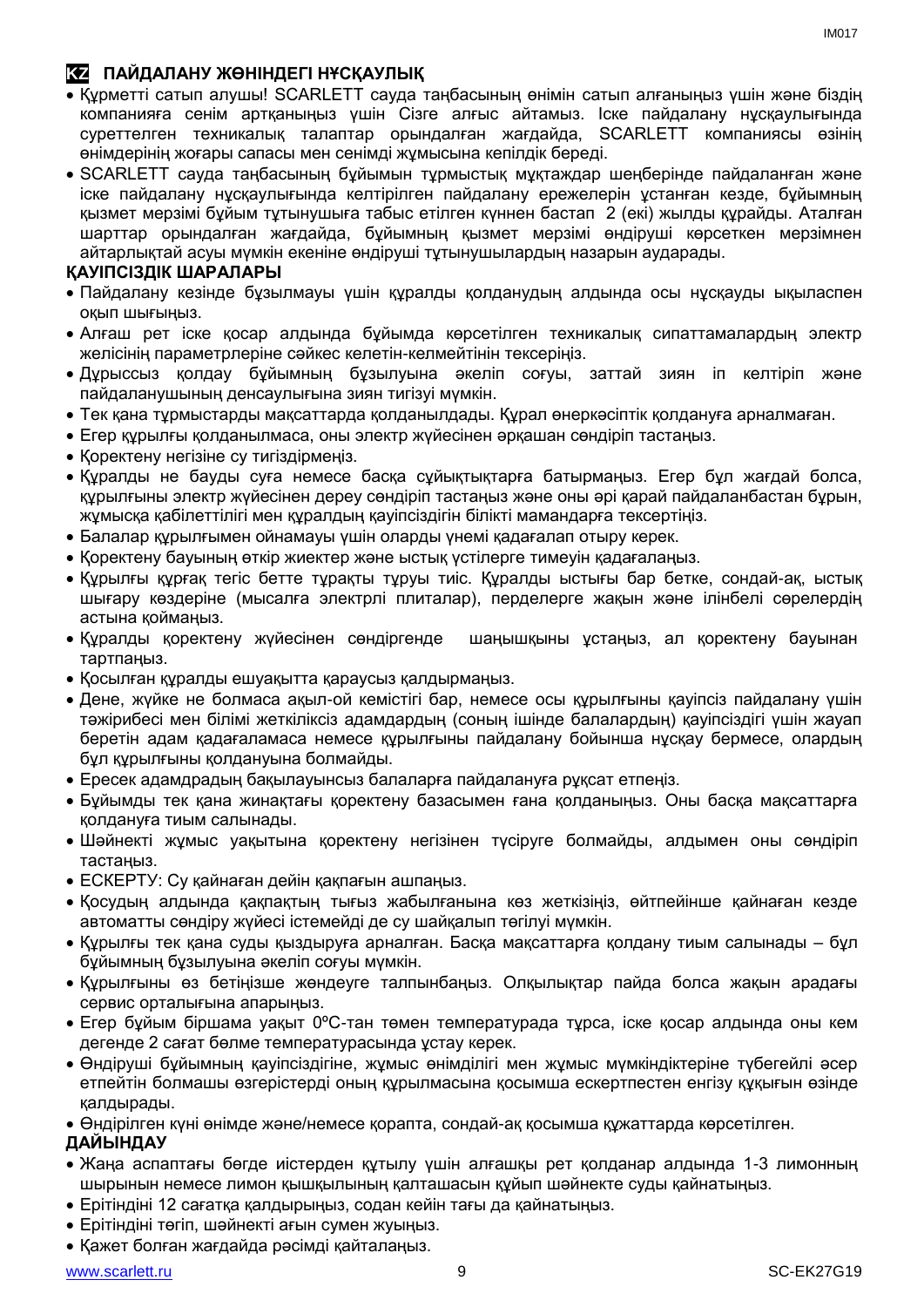#### **ЖҰМЫС**

СУДЫ ҚҰЮ

- Шәйнекті қоректену тұғырынан түсіріңіз.
- Сіз оны тұмсықша арқылы не қақпақты ашып, қылтаннан толтыра алаcыз.
- Шәйнектің қызып кетпеуі үшін 0.6 литрден ("MIN" белгіден төмен) аз су құюға ұсынылмайды. 2.2 литрден ("MAX" белгіден жоғары) көп су құймаңыз, әйтпесе ол тұмсықша арқылы қайнаған кезде тасып кетуі мүмкін.

ҚОСУ

- Су толтырылған шәйнекті қоректену тұғырына орнатыңыз.
- Қоректену бауын электр жүйесіне тұйықтаңыз да шәйнекті қосыңыз, осымен жұмыстың жарықты индикаторы жанады.

АЖЫРАТУ

- Су қайнағанда шәйнек автоматты өшеді және жарықты индикатор сөніп қалады.
- *НАЗАР:* Сіздің шәйнегіңіз қызып кетуден қорғаныш жүйесімен жабдықталған. Егер шәйнекте су жоқ не аз болса, ол автоматты түрде сөніп қалады. Егер бұл болса, шәйнектің суынуы үшін 10 минуттан кем емес күтке қажет, содан кейін су құюға болады.

ҚАЙТА ҚОСУ

 Егер шәйнек жаңа ғана қайнап және автоматты сөнсе, ал сізге суды қайтадан жылыту қажет болса, қайта қосудың алдында 15-20 секунд кідіріңіз.

#### **ТАЗАЛАУ ЖӘНЕ КҮТІМ**

- Қақпағын ашып ұңғысы арқылы барлық суды төгіңіз.
- Ешқандай жағдайда да шәйнекті және қоректену негізін ағын сумен жумаңыз. Тұлға мен негіздің сыртын алдымен жұмсақ дымқыл матамен сүртіңіз, ал содан соң – құрғатып. Қайрақты тазалағыш заттар, металл жөкелер және щөткелерді, сонымен қатар органикалық еріткіштерді қолданбаңыз.
- Бұйымды сауда орнында ие болуға мүмкін арнайы құралдармен қаспақтан ұдайы тазалап тұрыңыз. Тазартушы құралдарды қолдану барысында, олардың орамасындағы нұсқауларға сүйеніңіздер.

#### СҮЗГІНІ ТАЗАЛАУ

- Сүзгіні шәйнектен алыңыз.
- Сүзгі мұқият сүртіңіз, жұмсақ щөткемен (жинаққа кірмейді) су ағысының астына ластанулардан арылтыңыз.
- Сүзгіні орнына орнатыңыз.

#### **САҚТАУ**

- Cақтау алдында, құралды желіден ажыратылғанына және толық суық екеніне көз жеткізіңіз.
- ТАЗАЛАУ және КҮТУ бөлімінің талаптарын орындаңыз.
- Қоректену бауын ораңыз.
- Құралды құрғақ салқын орында сақтаңыз.



Өнімдегі, қораптағы және/немесе қосымша құжаттағы осындай белгі қолданылған электрлік және электрондық бұйымдар мен батарейкалар кәдімгі тұрмыстық қалдықтармен бірге шығарылмауы керек дегенді білдіреді. Оларды арнайы қабылдау бөлімшелеріне өткізу қажет.

Қалдықтарды жинау жүйелері туралы қосымша мәліметтер алу үшін жергілікті басқару органдарына хабарласыңыз.

Қалдықтарды дұрыс кәдеге жарату бағалы ресурстарды сақтауға және қалдықтарды дұрыс шығармау салдарынан адамның денсаулығына және қоршаған ортаға келетін теріс әсерлердің алдын алуға көмектеседі.

#### **EST KASUTAMISJUHEND OHUTUSNÕUANDED**

- Enne teekannu kasutuselevõttu tutvuge tähelepanelikult käesoleva juhendiga. Nii väldite võimalikke vigu ja ohte seadme kasutamisel.
- Enne esimest sisselülitamist kontrollige, kas tootele märgitud tehnilised karakteristikud vastavad vooluvõrgu parameetritele.
- Vale kasutamine võib põhjustada seadme riket, materiaalset kahju, ka teekannu kasutaja tervise kahjustamist.
- Antud seade on mõeldud ainult koduseks kasutamiseks, mitte tööstuslikuks kasutamiseks.
- Eemaldage seade vooluvõrgust ajaks, mil seda ei kasutata.
- Teekannu alus ei tohi märjaks saada.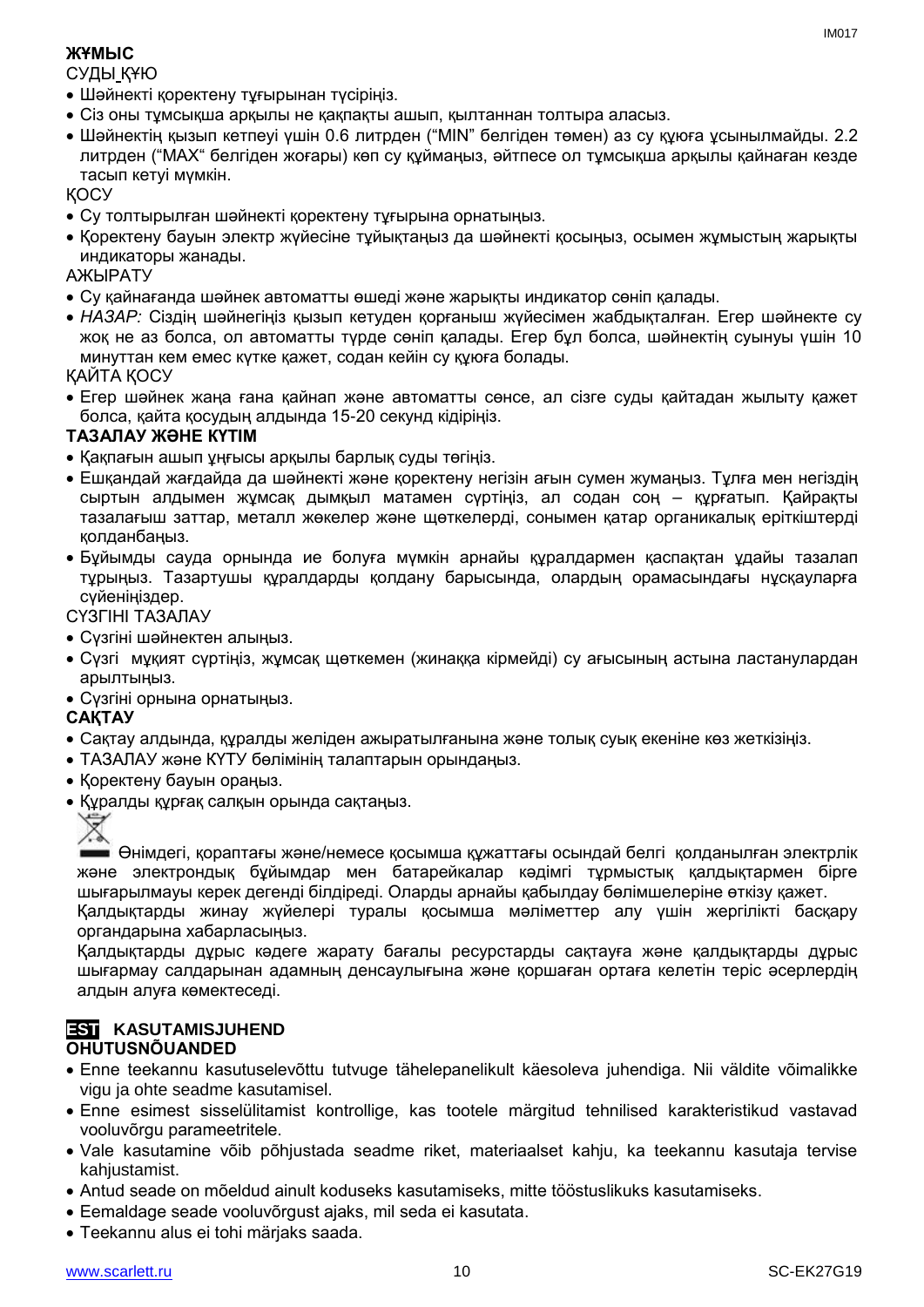- Ärge pange seadet ja juhet vette või teistesse vedelikesse. Kui seade on vette sattunud, eemaldage ta kohe vooluvõrgust ja pöörake Teeninduskeskusesse seadme töökorra ja ohutuse kontrollimiseks.
- Lapsed peavad olema järelevalve all, et nad ei pääseks seadmega mängima.
- Jälgige seda, et juhe ei puutuks vastu teravaid servi ja kuumi pindu.
- Ärge laske lastel seadet kasutada ilma täiskasvanu juuresolekuta.
- Asetage seade kuivale tasasele pinnale. Ärge asetage seadist kuumadele pindadele, soojusallikate (näiteks elektripliitide) ja kardinate lähedale ning rippriiulite alla.
- Ärge eemaldage seadet vooluvõrgust juhtmest tõmmates vaid alati tuleb hoida kinni juhtme otsas olevast pistikust.
- Seade ei ole ette nähtud kasutamiseks alanenud füüsiliste, tunnetuslike ja vaimsete võimetega isikutele (kaasa arvatud lastele) või neile, kellel puuduvad selleks kogemused või teadmised, kui nad ei ole järelevalve all või kui neid ei ole instrueerinud seadme kasutamise suhtes nende ohutuse eest vastutav isik.
- Ärge jätke töötavat seadet järelvalveta.
- Kasutage ainult komplektis olevat alust. Ei tohi kasutada alust muul otstarbel.
- Enne, kui teekann aluselt ära tõstate, lülitage seade välja.
- ÄRGE: avage kaant, kuni vesi keeb.
- Enne seadme sisselülitamist veenduge, et kaas on korralikult suletud, vastasel juhul ei lülitu vee keemisel seade automaatselt välja ja keev vesi võib sellest välja pritsida.
- Seade on mõeldud üksnes vee keetmiseks. Ei tohi kasutada seadet muul otstarbel see võib põhjustada seadme riknemist.
- Ärge püüdke antud seadet iseseisvalt remontida. Vea kõrvaldamiseks pöörduge lähima teeninduskeskuse poole.
- Kui toode on olnud mõnda aega õhutemperatuuril alla 0 ºC, tuleb hoida seda enne sisselülitamist vähemalt 2 tundi toatemperatuuril.
- Tootja jätab endale õiguse teha ilma täiendava teatamiseta toote konstruktsiooni ebaolulisi muudatusi, mis ei mõjuta selle ohutust, töövõimet ega funktsioneerimist.
- Tootmiskuupäev on ära toodud tootel ja/või pakendil, aga ka saatedokumentatsioonis.

#### **ENNE ESMAKASUTUST**

- Uuest teekannust kõrvaliste lõhnade eemaldamiseks keetke selles enne esimest kasutamist vett, lisades 1-3 sidruni mahla või pakikese sidrunhapet.
- Jätke lahus 12 tunniks seisma ja keetke siis uuesti läbi.
- Valage lahus välja ja peske teekann jooksva vee all puhtaks.
- Korrake protseduuri, kui see on vajalik.

#### **KASUTAMINE**

VEEGA TÄITMINE

- Tõstke teekann aluse pealt.
- Veega saab teekann täita läbi tila või kaane.
- Kannu ülekuumenemise vältimiseks täitke kann veega vähemalt "MIN" märgini 0.6 l. Ärge täitke kunagi üle "MAX" märgi 2.2 l, vastasel juhul võib vesi keemisel tilast pursata.
- SISSELÜLITAMINE
- Asetage veega täidetud kann alusele.
- Sisestage voolujuhtme pistik pistikupessa ja lülitage teekann sisse, märgutuli hakkab põlema.

VÄLJALÜLITAMINE

- Vee keemahakkamisel lülitub seade automaatselt välja, märgutuli kustub.
- *TÄHELEPANU:* Teekann on varustatud ülekuumenemisvastase kaitsesüsteemiga. Kui teekannus ei ole või on vähe vett, ta lülitub automaatselt välja. Kui see on juhtunud, tuleb lasta teekannul 10 minuti jooksul maha jahtuda, siis võib kann veega täita.

KORDUV SISSELÜLITUS

 Kui teekann on äsja keenud ja automaatselt väljalülitanud, kuid Teil on vaja vett uuesti keeta, siis oodake 15-20 sekundit enne sisselülitust.

#### **PUHASTUS JA HOOLDUS**

- Avage kaas ja valage välja vesi välja.
- Kannu ega alust ei tohi pesta jooksva vee all. Puhastage kannu korpus ja alus algul niiske pehme riidega, siis kuivatage ära. Ärge kasutage abrasiivseid puhastusvahendeid, metallist küürimiskäsna ja harja, samuti ka orgaanilisi lahusteid.
- Puhastage regulaarselt kannu katlakivist spetsiaalsete vahenditega, mis on saadavad kauplustest. Katlakivieemaldusvahendite kasutamisel järgige palun nende tootja kasutusjuhiseid. FILTRI PUHASTAMINE

### Tõstke filter teekannust välja.

www.scarlett.ru 11 November 2021 11 November 2021 12 November 2021 12 November 2022 11 November 2022 12 November 2022 12 November 2022 12 November 2022 12 November 2022 12 November 2022 12 November 2022 12 November 2022 12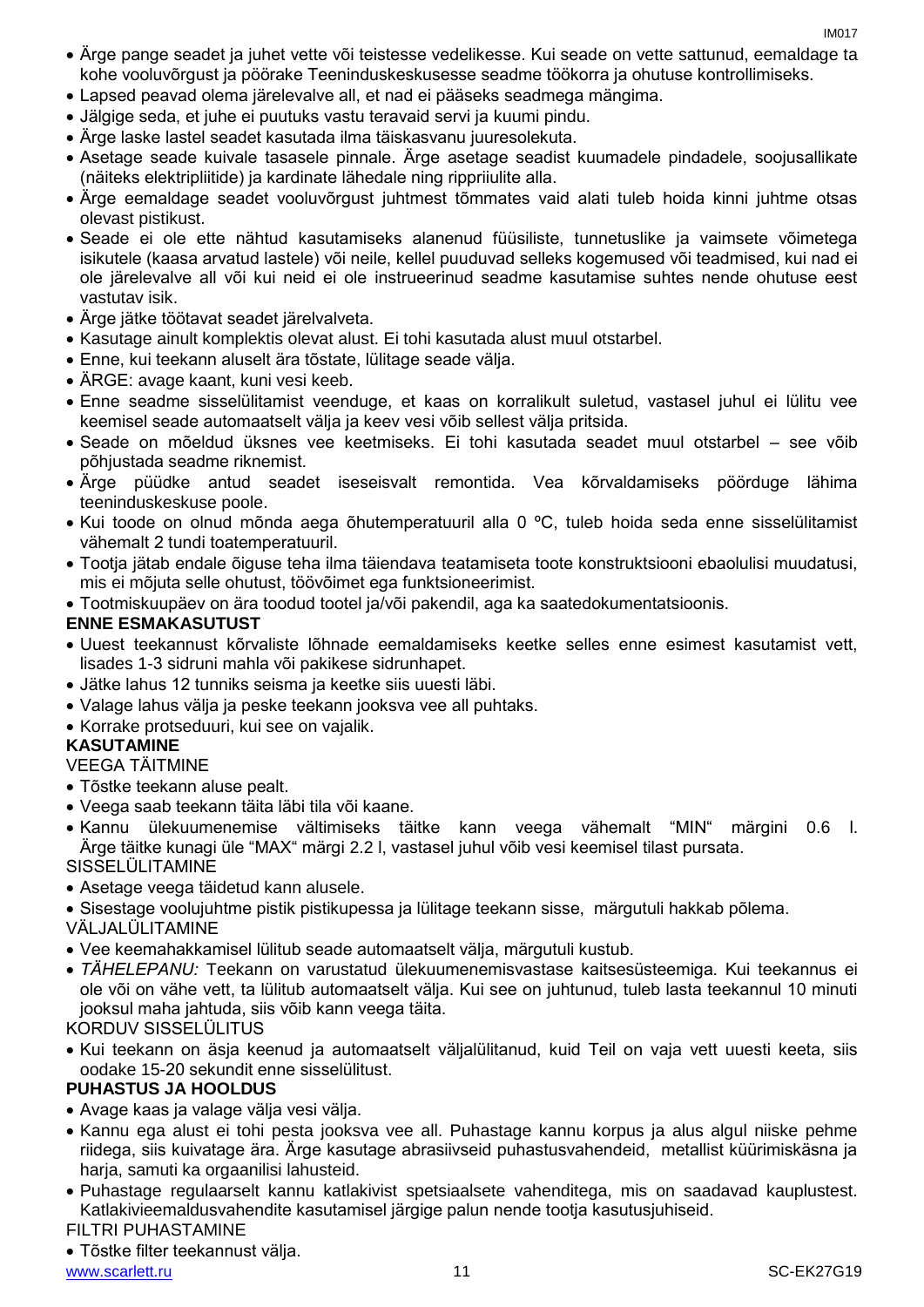- Puhastage filter hoolikalt pehme harjaga (ei ole komplekti lisatud), eemaldage mustus voolava veega.
- Asetage filter oma kohale.

#### **HOIDMINE**

- Enne kui jätad, siis veenduge seade on vooluvõrgust lahti ühendatud ja täiesti külm.
- Täitke PUHASTAMISE JA HOOLDUSE nõudmised.
- Kerige elektrijuhe kokku.
- Hoidke seadet kuivas jahedas kohas.

Antud sümbol tootel, pakendil ja/või saatedokumentatsioonis tähendab, et kasutatud elektrilisi ja elektroonilisi tooteid ja patareisid ei tohi ära visata koos tavaliste olmejäätmetega. Need tuleb anda ära spetsialiseeritud vastuvõtupunktidesse.

Täiendava informatsiooni saamiseks olemasolevatest jäätmete kogumise süsteemidest pöörduge kohalike võimuorganite poole.

Õige utiliseerimine aitab hoida kokku hinnalisi ressursse ning ennetada võimalikku negatiivset mõju inimeste tervisele ja ümbritseva keskkonna olukorrale, mis võib tekkida jäätmete ebaõige käitlemise tulemusel.

#### **LV LIETOŠANAS INSTRUKCIJA DROŠĪBAS NOTEIKUMI**

- Pirms ierīces ekspluatācijas uzmanīgi izlasiet doto lietošanas instrukciju, lai izvairītos no bojājumu radīšanas lietošanas laikā.
- Pirms pirmās ieslēgšanas pārbaudiet, vai tehniskie parametri, kas norādīti uz izstrādājuma, atbilst elektrotīkla parametriem
- Nepareiza ierīces lietošana var radīt tās bojājumus, materiālus zaudējumus un lietotāja veselības kaitējumus.
- Izmantot tikai sadzīves vajadzībām. Ierīce nav paredzēta rūpnieciskai izmantošanai.
- Vienmēr atslēdziet ierīci no elektrotīkla, ja Jūs to neizmantojat.
- Nepieļaujiet ūdens nokļūšanu uz barošanas pamatnes.
- Neizvietojiet ierīci vai elektrovadu ūdenī vai kādā citā šķidrumā. Ja tas ir noticis nekavējoties atslēdziet to no elektrotīkla un pirms turpināt ierīces lietošanu, pārbaudiet tās darba spējas un drošību pie kvalificētiem speciālistiem.
- Bērni ir jākontrolē, lai nepieļautu spēlēšanos ar ierīci.
- Sekojiet līdzi, lai elektrovads nepieskartos klāt asām malām un karstām virsmām.
- Neatļaujiet bērniem izmantot ierīci bez pieaugušo uzraudzības.
- Ierīcei stabili jāatrodas uz sausas līdzenas virsmas. Nenovietojiet ierīci uz karstām virsmām, kā arī siltuma avotu (piem. elektrisko plītiņu), aizkaru tuvumā un zem piekaramiem plauktiem.
- Lai atslēgtu ierīci no elektrotīkla, velciet aiz kontaktdakšas, nevis aiz vada aiz vada.
- Ierīce nav paredzēta izmantošanai personām (ieskaitot bērnus) ar pazeminātām fiziskām, emocionālām vai intelektuālām spējām vai personām bez dzīves pieredzes vai zināšanām, ja viņas nekontrolē vai neinstruē ierīces lietošanā persona, kas atbild par viņu drošību.
- Nekad neatstājiet ieslēgtu ierīci bez uzraudzības.
- Izmantojiet ierīci tikai ar barošanas pamatni no komplekta. Aizliegts to izmantot citām vajadzībām.
- Nedrīkst noņemt tējkannu no barošanas pamatnes tās darbības laikā, sākumā atslēdziet to.
- ISPĖJIMAS: Negalima atidaryti dangti, kol vanduo užverda.
- Pirms ieslēgšanas pārliecinaties, ka vāciņš ir blīvi aiztaisīts, citādi nedarbosies automātiskās bloķēšanas sistēma vārīšanās laikā un ūdens var izšļākties.
- Ierīce paredzēta tikai ūdens uzsildīšanai. Aizliegts izmantot citiem mērķiem, tas var radīt ierīces bojājumus.
- Necentieties patstāvīgi labot ierīci vai nomainīt jebkādas detaļas. Ierīces bojājuma gadījumā dodieties uz tuvāko Servisa centru.
- Ja izstrādājums kādu laiku ir atradies temperatūrā zem 0ºC, pirms ieslēgšanas tas ir jāpatur istabas apstākļos ne mazāk kā 2 stundas.
- Ražotājs patur sev tiesības bez papildu brīdinājuma ieviest izstrādājuma konstrukcijā nelielas izmaiņas, kas būtiski neietekmē tā drošību, darbspēju un funkcionalitāti.
- Ražošanas datums ir norādīts uz izstrādājuma un/vai iepakojuma, kā arī pavaddokumentos.

#### **SAGATAVOŠANA**

- Lai atbrīvotos no jaunas ierīces nepiederīgas smakas, pirms pirmreizējās izmantošanas uzvāriet tējkannā ūdeni, pievienojot tam 1-3 citronu sulu vai citronskābes paciņu.
- Atstājiet šķīdumu uz 12 stundām, tad atkal uzvāriet.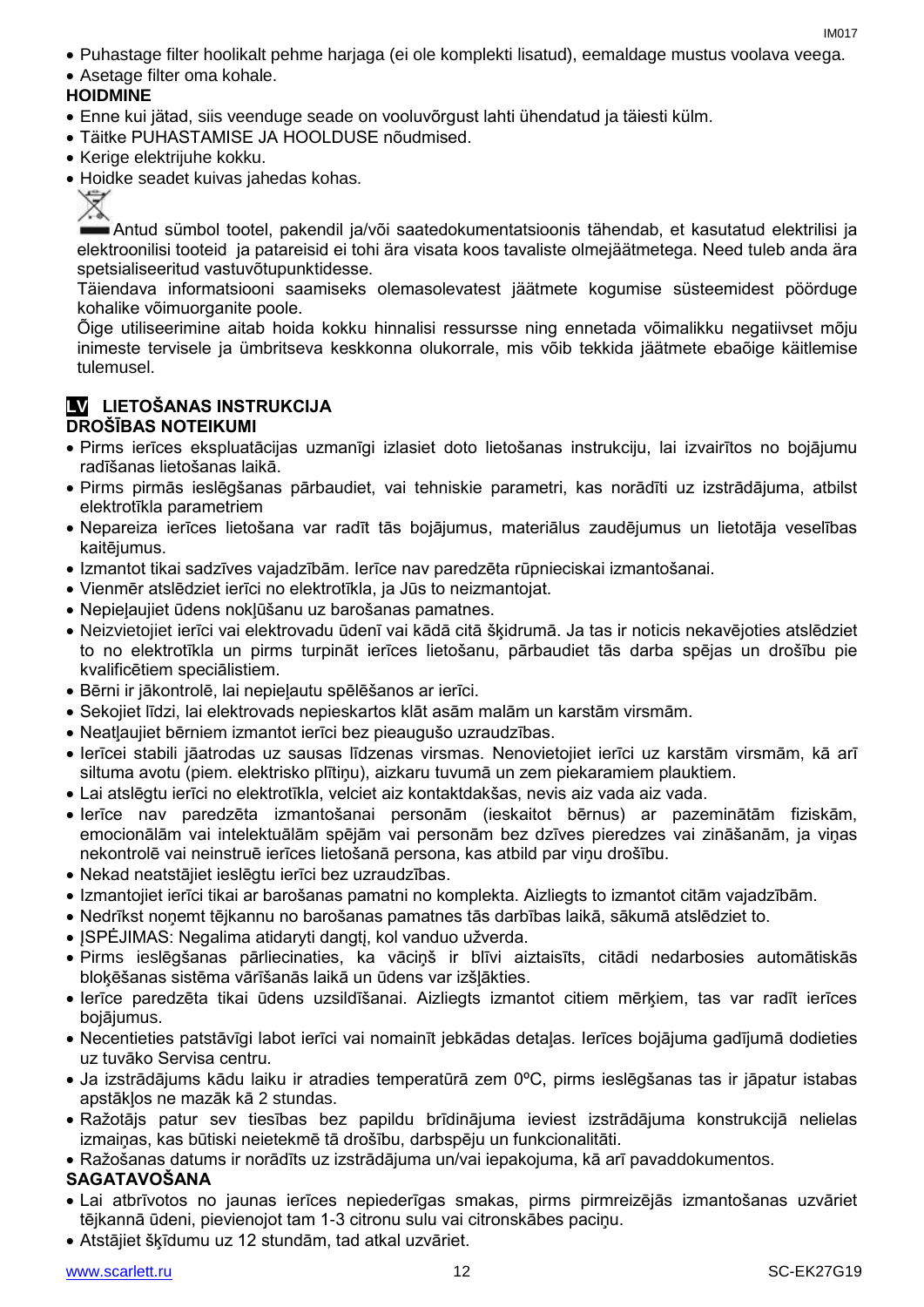- Izlejiet šķīdumu un izmazgājiet tējkannu tekošā ūdenī.
- Nepieciešamības gadījumā atkārtojiet procedūru.

#### **DARBĪBA**

ŪDENS IELIEŠANA

- Noņemiet tējkannu no barošanas pamatnes.
- Jūs varat iepildīt ūdeni caur snīpīti vai atvērumu, attaisot vāciņu.
- Lai izvairītos no tējkannas pārkarsēšanas nav ieteicams to uzpildīt mazāk par 0.6 litriem ūdens (zem atzīmes "MIN"). Nelejiet vairāk kā 2.2 l ūdens (augstāk par atzīmi "MAX"), citādi tas var izšļakstīties caur snīpīti vārīšanās laikā.

IESLĒGŠANA

- Uzstādiet ar ūdeni uzpildītu tējkannu uz barošanas pamatnes.
- Pievienojiet elektrovadu pie elektrotīkla un ieslēdziet tējkannu, iedegsies darba gaismas indikators. IZSLĒGŠANA
- Pēc ūdens uzvārīšanās tējkanna automātiski atslēgsies un gaismas indikators izslēgsies.
- *UZMANĪBU:* Jūsu tējkanna ir aprīkota ar pretpārkaršanas aizsardzības sistēmu. Ja tējkannā ir maz vai vispār nav ūdens, tā automātiski atslēgsies. Ja tā ir noticis nepieciešams nogaidīt ne mazāk par 10 minūtēm, lai tējkanna atdzistu, pēc tam var ieliet ūdeni.

ATKĀRTOTA IESLĒGŠANA

 Ja ūdens tējkannā ir tikko uzvārījies un tā automātiski atslēgusies, bet Jums ir nepieciešams no jauna uzvārīt ūdeni, uzgaidiet 15-20 sekundes pirms atkārtotas ieslēgšanas.

#### **TĪRĪŠANA UN KOPŠANA**

- Izlejiet visu ūdeni caur kaklu, atverot vāciņu.
- Nekādā gadījumā nemazgājiet tējkannu un barošanas pamatni ar tekošu ūdeni. Sākumā noslaukiet korpusa ārpusi un barošanas pamatni ar mīkstu un mitru drānu, tad noslaukiet ar sausu. Neizmantojiet abrazīvos tīrīšanas līdzekļus, metāliskas švammes un birstes, organiskos šķīdinātājus.
- Regulāri attīriet tējkannu no kaļķakmens ar tam paredzētajiem līdzekļiem, kurus var iegādāties tirdzniecības uzņēmumos. Izmantojot tīrīšanas līdzekļus, sekojiet līdzi norādījumiem uz iepakojuma. FILTRA TĪRĪŠANA
- Izņemiet filtru no tējkannas.
- Uzmanīgi noslaukiet filtru ar mīkstu birstīti (neietilpst komplektā), likvidējiet netīrumus zem spēcīgas ūdens strūklas.
- Uzstādiet filtru atpakaļ.

#### **GLABĀŠANA**

- Prieš saugoti, įsitikinkite, kad prietaisas yra išjungtas ir visiškai šalta.
- Izpildiet sadaļas TĪRĪŠANAS UN APKOPE prasības.
- Satiniet barošanas vadu.
- Ierīci glabājiet sausā, vēsā vietā.



Šis simbols uz izstrādājuma, iepakojuma un/vai pavaddokumentiem nozīmē, ka nolietotus elektrovai elektroniskos izstrādājumus un baterijas nedrīkst izmest kopā ar parastajiem sadzīves atkritumiem. Tie ir jānodod specializētajos pieņemšanas punktos.

Lai iegūtu papildu informāciju par esošajām atkritumu savākšanas sistēmām, vērsieties vietējā pašvaldībā.

Pareiza utilizācija palīdzēs saglabāt vērtīgus resursus un novērst iespējamo negatīvo ietekmi uz cilvēku veselību un apkārtējās vides stāvokli, kas var rasties nepareizas rīkošanās ar atkritumiem rezultātā.

#### **LT VARTOTOJO INSTRUKCIJA SAUGUMO PRIEMONĖS**

- Prietaiso gedimams išvengti prieš pirmąjį naudojimą atidžiai perskaitykite šią instrukciją.
- Prieš įjungdami prietaisą pirmą kartą įsitikinkite, ar prietaiso etiketėje nurodytos techninės charakteristikos atitinka tinklo parametrus.
- Neteisingai naudodamiesi gaminiu, Jūs galite jį sugadinti, patirti nuostolių arba pakenkti savo sveikatai.
- Naudoti tik buitiniams tikslams. Prietaisas nėra skirtas pramoniniam naudojimui.
- Nesinaudodami prietaisu, visada išjunkite jį iš elektros tinklo.
- Neleiskite vandeniui patekti ant šildymo pagrindo.
- Nenardinkite prietaiso ir maitinimo laido į vandenį bei kitus skysčius. Įvykus tokiai situacijai, nedelsdami išjunkite jį iš elektros tinklo ir kreipkitės į kvalifikuotus specialistus prietaiso veikimui bei saugumui patikrinti.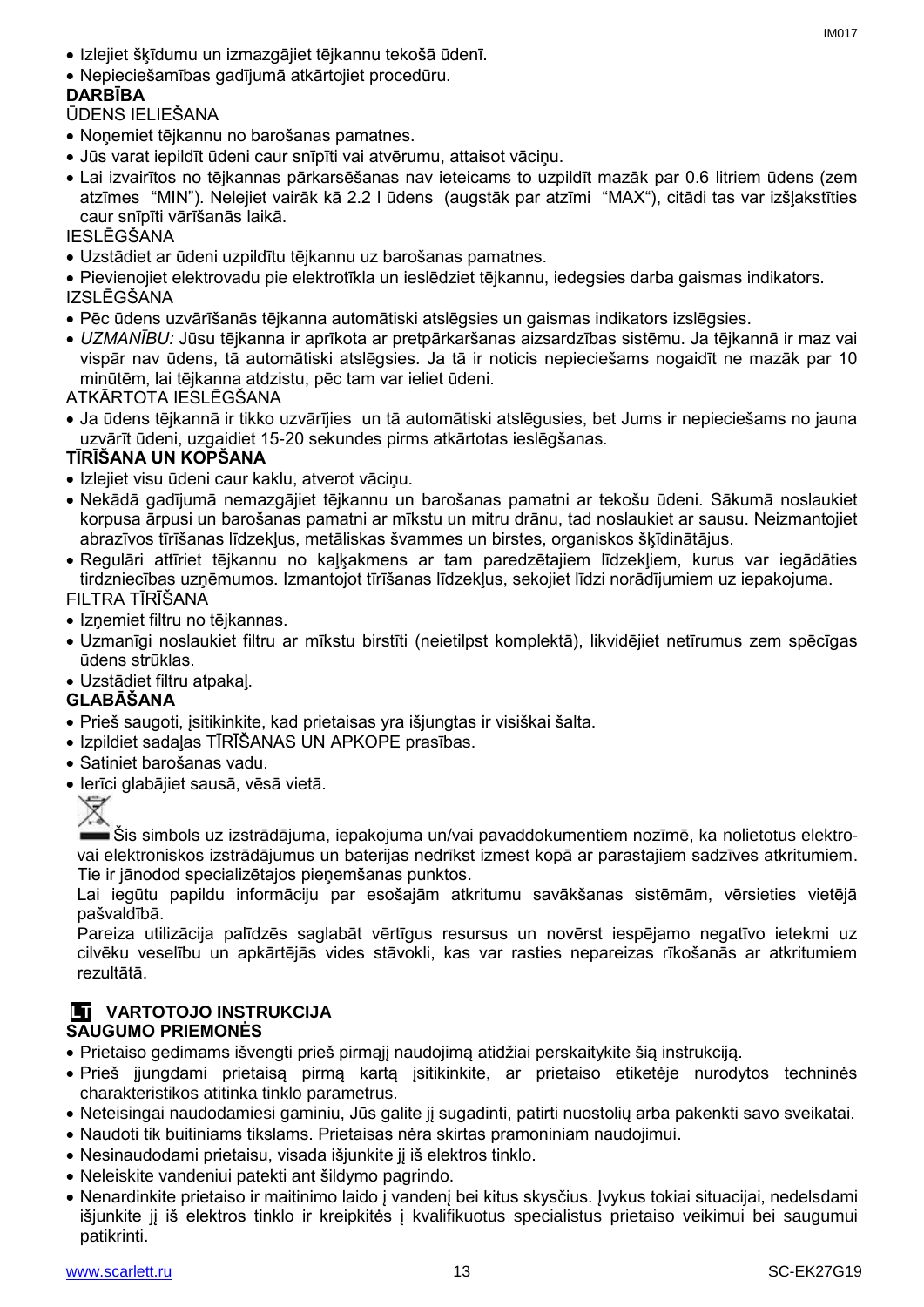- Vaikus būtina kontroliuoti, kad jie nežaistų šiuo prietaisu.
- Pasirūpinkite, kad elektros laidas neliestų aštrių kampų ir karštų paviršių.
- Neleiskite vaikams naudotis prietaisu be suaugusiųjų priežiūros.
- Prietaisas turi tvirtai stovėti ant sauso lygaus paviršiaus. Nestatykite virdulio ant karštų paviršių bei šalia šilumos šaltinių (pvz., elektrinių viryklių), užuolaidų ir po pakabinamosiomis lentynomis.
- Traukdami kištuką iš elektros lizdo, niekada netempkite laido.
- Prietaisas nėra skirtas naudotis žmonėms (įskaitant vaikus), turintiems sumažėjusias fizines, jausmines ar protines galias; arba jie neturi patirties ar žinių, kai asmuo, atsakingas už tokių žmonių saugumą, nekontroliuoja ar neinstruktuoja jų, kaip naudotis šiuo prietaisu.
- Niekada nepalikite įjungto prietaiso be priežiūros.
- Naudokite gaminį tik su komplekte pristatomu šildymo pagrindu. Draudžiama naudoti pagrindą kitiems tikslams.
- Negalima nuimti virdulį nuo šildymo pagrindo jam veikiant, iš pradžių išjunkite jį.
- UZMANĪBU: Neatveriet vāku, līdz ūdens sāk vārīties.
- Prieš įjungdami virdulį įsitikinkite, kad dangtis yra uždarytas, kitaip vandeniui užvirus nesuveiks automatinio išsijungimo sistema, ir vanduo gali išsipilti.
- Prietaisas skirtas tik vandeniui pašildyti. Draudžiama naudoti jį kitiems tikslams tai gali sugadinti prietaisą.
- Nebandykite savarankiškai remontuoti prietaiso arba keisti jo detalių. Atsiradus gedimams kreipkitės į artimiausią Serviso centrą.
- Jeigu gaminys kai kurį laiką buvo laikomas žemesnėje nei 0 ºC temperatūroje, prieš įjungdami prietaisą palaikykite jį kambario temperatūroje ne mažiau kaip 2 valandas.
- Gamintojas pasilieka teisę be atskiro perspėjimo nežymiai keisti įrenginio konstrukciją išsaugant jo saugumą, funkcionalumą bei esmines savybes.
- Gamybos data nurodyta ant gaminio ir (arba) pakuotėje, taip pat lydinčioje dokumentacijoje.

#### **PASIRUOŠIMAS DARBUI**

- Norint pašalinti naujai įsigyto prietaiso pašalinius kvapus, prieš užverdant vandenį arbatinuke pirmąjį kartą, įpilkite 1-3 citrinų sulčių arba citrinos rūgšties paketėlį.
- Palikite tirpalą 12 val., vėliau dar kartą užvirinkite vandenį.
- Išpilkite tirpalą ir praplaukite arbatinuką tekančiu vandeniu.
- Jei reikia, procedūrą pakartokite.

#### **VEIKIMAS**

#### VANDENS ĮPYLIMAS

- Nuimkite virdulį nuo šildymo pagrindo.
- Virdulį pripildykite vandeniu per snapelį arba per atidarytą dangtį.
- Norėdami išvengti virdulio perkaitimo, nepilkite į jį mažiau kaip 0.6 l vandens (žemiau rodyklės "MIN"). Nepilkite daugiau kaip 2.2 l vandens (aukščiau rodyklės "MAX"), kitaip vanduo gali išsipilti pro snapelį. ĮJUNGIMAS
- Pastatykite virdulį su vandeniu ant šildymo pagrindo.

Įkiškite maitinimo laidą į elektros lizdą ir įjunkite virdulį – užsidegs šviesos indikatorius.

IŠJUNGIMAS

- Virdulys išsijungia automatiškai kai tik užverda vanduo, ir šviesos indikatorius užgesta.
- *DĖMESIO:* Jūsų virdulyje yra įrengta apsaugos nuo perkaitimo sistema. Kai prietaise nėra vandens, arba vandens yra mažai, jis automatiškai išsijungia. Atsitikus tokiai situacijai, palaukite ne mažiau kaip 10 minučių kol virdulys atvės, ir vėl galite pilti vandenį.

PAKARTOTINAS ĮJUNGIMAS

 Tuo atveju, kai virdulys ką tik užvirė ir automatiškai išsijungė, o Jums reikia vėl pašildyti vandenį, palaukite 15-20 sekundžių ir pakartotinai įjunkite prietaisą.

#### **VALYMAS IR PRIEŽIŪRA**

- Atidenkite dangtį ir išpilkite visą vandenį pro angą.
- Draudžiama plauti virdulį ir jo šildymo pagrindą vandeniu. Korpusą ir pagrindą iš išorinės pusės nuvalykite drėgnu minkštu audiniu ir sausai nušluostykite. Nenaudokite šveitimo valymo priemonių, metalinių šepečių bei organinių tirpiklių.
- Reguliariai valykite prietaisą nuo kalkių nuosėdų specialiomis priemonėmis, kurias galima įsigyti prekybos tinkluose. Naudodamiesi valymo priemonėmis, vadovaukitės nurodymais ant jų pakuotės.

#### FILTRO VALYMAS

- Ištraukite filtra iš virdulio.
- Atsargiai išvalykite filtrą minkštu šepečiu (neįeina į komplektą), ir praskalaukite jį po vandeniu.
- Idėkite filtrą į vietą.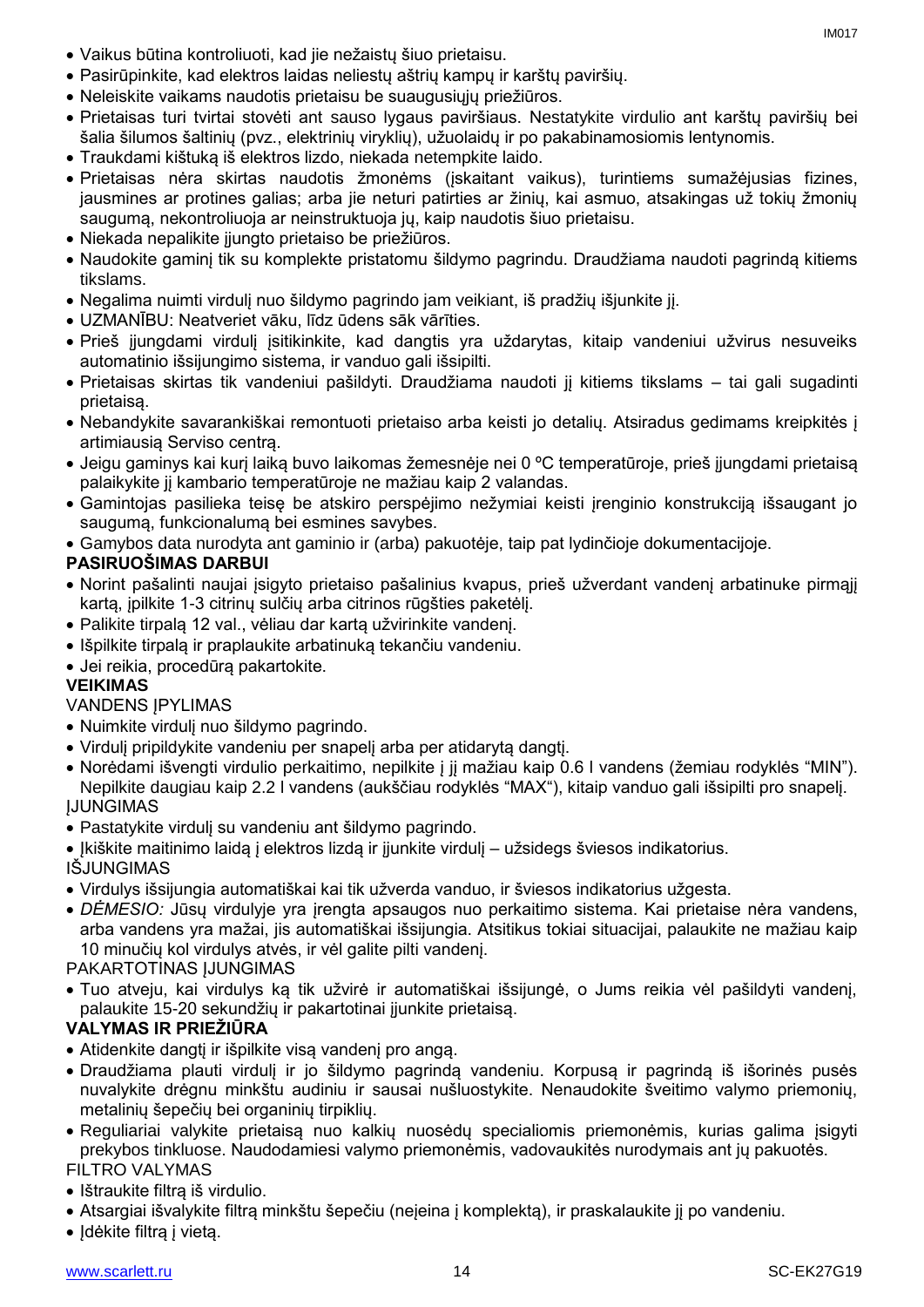#### **SAUGOJIMAS**

- Pirms uzglabāšanas, pārliecinieties, ka ierīce ir atvienota un pilnīgi auksts.
- Atilkite visus "VALYMAS IR PRIEŽIŪRA" skyriaus reikalavimus.
- Suvyniokite maitinimo laidą.
- Laikykite prietaisą sausoje vėsioje vietoje.



Šis simbolis ant gaminio, pakuotėje ir (arba) lydinčioje dokumentacijoje reiškia, kad naudojami elektriniai ir elektroniniai gaminiai bei baterijos neturėtų būti išmetami (išmestos) kartu su įprastinėmis buitinėmis atliekomis. Juos (jas) reikėtų atiduoti specializuotiems priėmimo punktams.

Norint gauti papildomos informacijos apie galiojančias atliekų surinkimo sistemas, kreipkitės į vietines valdžios institucijas.

Teisingai utilizuojant atliekas, sutaupysite vertingų išteklių ir apsaugosite žmonių sveikatą ir aplinką nuo neigiamo poveikio, galinčio kilti netinkamai apdorojant atliekas.

### **H HASZNALATI UTASÍTÁS**

#### **FONTOS BIZTONSÁGI INTÉZKEDÉSEK**

- A készülék használata előtt, a készülék károsodása elkerülése érdekében figyelmesen olvassa el a Használati utasítást.
- Első használat előtt ellenőrizze, megfelelnek-e a terméken feltüntetett műszaki adatok a villamos hálózat adatainak.
- A helytelen kezelés a készülék károsodásához, anyagi kárhoz, vagy a használó egészségkárosodásához vezethet.
- Csak otthoni használatra, ne használja nagyüzemi célra.
- Használaton kívül mindig áramtalanítsa a készüléket.
- Víz ne kerüljön az áramforrást biztosító elemre!
- Ne merítse a készüléket és a vezetéket vízbe vagy más folyadékba. Hogyha ez megtörtént, azonnal áramtalanítsa a készüléket és, mielőtt újra használná azt, ellenőrizze a készülék munkaképességét és biztonságát szakképzett szerelő segítségével.
- A készülékkel való játszás elkerülése érdekében tartsa a gyermekeket felügyelet alatt.
- Figyeljen arra, hogy a vezeték ne érintkezzen éles, vagy forró felülettel.
- A készülék áramtalanítása közben fogja a csatlakozódugót, ne húzza a vezetéket.
- A készüléket száraz, sima felületre szilárdan kell felállítani. Ne alítsa fel a készüléket forró felületre, valamint hőforrás (villamos tűzhely) függöny közelében és függő polcok alatt.
- Soha ne hagyja felügyelet nélkül a bekapcsolt teafőzőt.
- Ne használják a készüléket fizikai-, érzelmi-, illetve szellemi fogyatékos személyek, vagy tapasztalattal, elegendő tudással nem rendelkező személyek (beleértve a gyerekeket) felügyelet nélkül, vagy ha nem kaptak a készülék használatával kapcsolatos instrukciót a biztonságukért felelős személytől.
- Felnőttek ellenőrzése nélkül ne engedje gyereknek használni a teafőzőt.
- A készüléket csak a készletben található áramellátást biztosító elemmel használja. Az elemet tilos más célból használni.
- A teafőzőt működés közben levenni az elemről tilos, előbb kapcsolja ki azt.
- VIGYÁZAT: Ne nyissa ki a fedelet, amíg a víz forrni kezd.
- Mielőtt bekapcsolná a készüléket, ellenőrizze helyesen van-e lezárva a fedele, mert ha helytelenül akkor nem fog kapcsolni az automatikus kikapcsolás a víz forrása esetén, és a víz kiloccsanhat.
- A készülék csak vízmelegítésre alkalmas. A készüléket károsodás elkerülése végett más célból felhasználni tilos.
- Ne próbálja egyedül javítani a készüléket, cserélni az alkatrészeket. Forduljon a közeli szervizbe.
- Amennyiben a készüléket valamennyi ideig 0 ºC–nál tárolták, bekapcsolása előtt legalább 2 órán belül tartsa szobahőmérsékleten.
- A gyártónak jogában áll értesítés nélkül másodrendű módosításokat végezni a készülék szerkezetében, melyek alapvetően nem befolyásolják a készülék biztonságát, működőképességét, funkcionalitását.
- A gyártási idő a terméken és/vagy a csomagoláson, illetve a kísérő dokumentumokban található.

#### **ELŐKÉSZÍTÉS**

- Az új termékből áradó idegen szag eltávolítása érdekében első használat előtt forralja fel a teáskannába a vizet 1-3 citrom leve vagy citromsav hozzáadásával.
- A citromos vizet 12 órán belül hagyja állni a kannában, miután forralja fel újra.
- Öntse ki a citromos vizet és öblítse ki a teáskannát vízsugár alatt.

IM017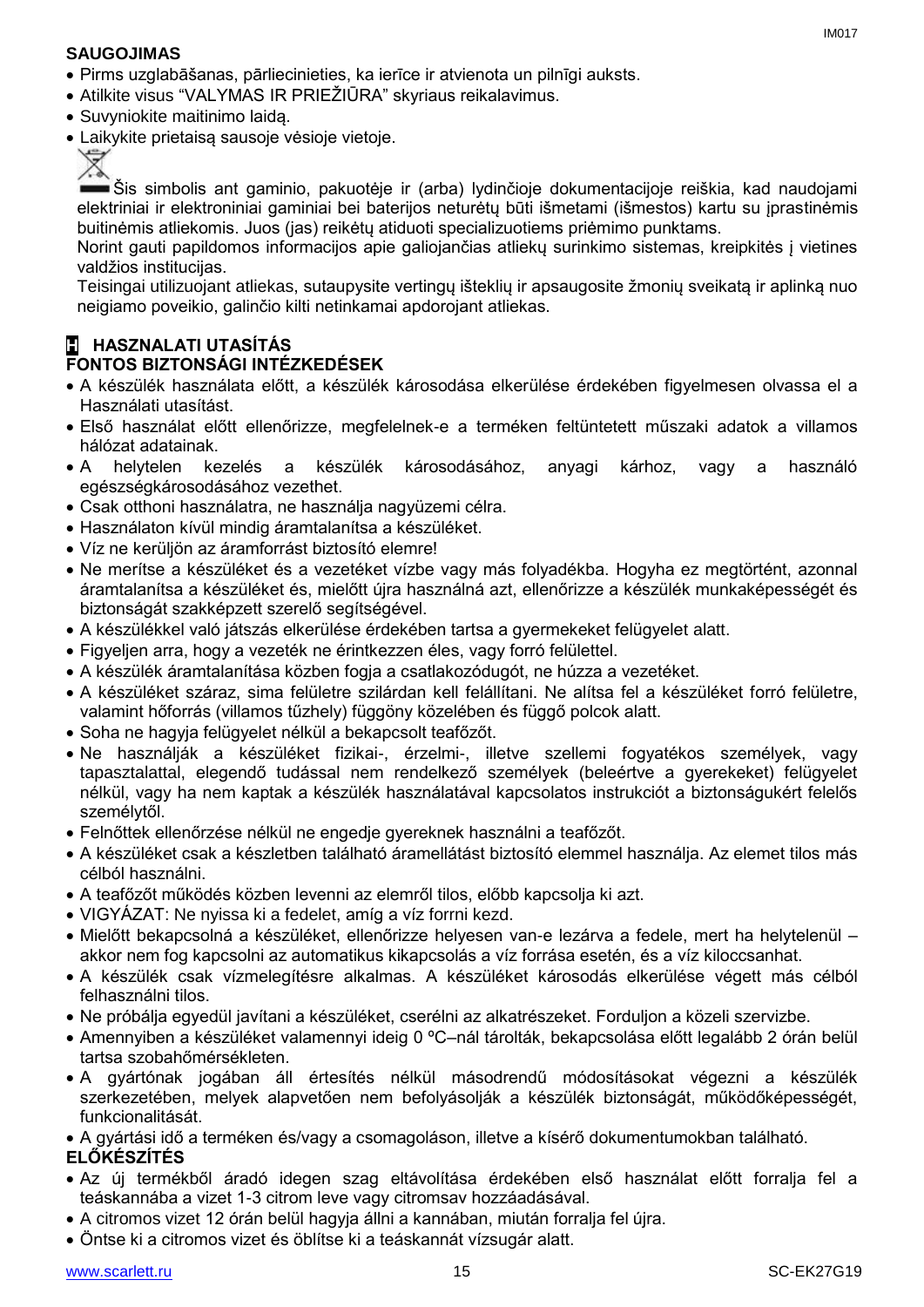#### Szükség esetén ismételje meg a műveletet.

#### **JAVASLATOK A KEZELÉSHEZ**

#### VÍZZEL VALÓ FELTÖLTÉS

- Vegye le a teafőzőt az áramellátásért felelő elemről.
- Feltöltheti a teáskannát a száján, vagy a torkán keresztül.
- A teafőző túlmelegedése elkerülése érdekében nem ajánlatos 0.6 liternél kevesebb vizet tölteni ("MIN" jelző alatt). Ne töltsön a teáskannába több mint 2.2 liternél vizet ("MAX" jelző felett), mert forrás közben a víz kiloccsanhat a teáskanna száján.

BEKAPCSOLÁS

- Helyezze a vízzel megtöltött teafőzőt, az áramforrást biztosító elemre.
- Csatlakoztassa a vezetéket az elektromos hálózathoz, és kapcsolja be a teafőzőt. Bekapcsol a működési jelzőlámpa.

KIKAPCSOLÁS

- Amikor elkezd forrni a víz, a teafőző automatikusan kikapcsol, és elalszik a jelzőlámpa.
- *FIGYELEM:* Az Ön teafőzője túlmelegedés gátló védőrendszerrel van ellátva. Hogyha a teáskannában nincs, vagy kevés víz van, akkor az automatikusan kikapcsol. Ha ez megtörtént, várjon legalább 10 percig, amíg a teafőző lehűl, miután feltöltheti vízzel.

ISMÉTELT BEKAPCSOLÁS

 Hogyha a teafőzőben felforrott a víz, és a készülék automatikusan kikapcsolt, de Önnek ismételten vizet kell melegíteni, akkor az ismételt bekapcsolás előtt várjon 15-20 másodpercig.

#### **TISZTITÁS ÉS KARBANTARTÁS**

- Öntse ki a torkán a vizet, kinyitva annak fedelét.
- Semmi esetre sem mossa a teafőzőt és az elemet vízsugár alatt. Törölje meg kívülről a készülékházat és az elemet előbb nyirkos, puha törlőkendővel, aztán – szárazzal. Ne használjon súrolószert, kefét, szerves oldószert.
- Rendszeresen tisztítsa a készüléket a vízkövesedéstől üzletben árusított vízkőellenes szerekkel. Használja a tisztítószert a csomagoláson előírt utasításoknak megfelelően.
- A SZŰRŐ TISZTITÁSA
- Vegye ki a teafőzőből a szűrőt.
- Óvatosan törölje meg a szűrőt, puha kefével (nem tartozik a készlethez) vízsugár alatt távolítsa el a piszkot.
- Helyezze vissza a szűrőt.

#### **TÁROLÁS**

- Tárolás előtt győződjön meg róla, hogy a készülék ki van húzva, és teljesen hidegen.
- Kövesse a TISZTÍTÁS ÉS KARBANTARTÁS rész lépéseit.
- Tekerje fel a vezetéket.
- Száraz, hűvös helyen tárolja.



Ez a jel a terméken, csomagoláson és/vagy kísérő dokumentumokon azt jelenti, hogy ezeket a használt villamos és elektronikus termékeket és elemeket tilos az általános háztartási hulladékkal kidobni. E tárgyakat speciális befogadó pontokban kell leadni.

A hulladékbefogadó rendszerrel kapcsolatos kiegészítő információért forduljon a helyi illetékes hatósághoz.

A megfelelő hulladékkezelés segít megőrizni az értékes erőforrásokat és megelőzheti az olyan esetleges negatív hatásokat az emberi egészségre és a környezetre, amelyek a nem megfelelő hulladékkezelés következtében felmerülhetnek fel.

#### **RO INSTRUCȚIUNI DE UTILIZARE MĂSURILE DE SIGURANȚĂ**

- Citiți cu atenție aceste instrucțiuni înainte de a utiliza aparatul pentru a evita defecțiunile în timpul utilizării.
- Înainte de prima conectare, verificați dacă caracteristicile tehnice indicate pe produs corespund parametrilor rețelei electrice.
- Manipularea necorespunzătoare poate duce la deteriorarea produsului, pagube materiale și poate cauza daune sănătății utilizatorului.
- A se utiliza doar în scopuri de utilizare casnică. Aparatul nu este destinat pentru uz comercial.
- Dacă aparatul nu se utilizează, deconectați-l de fiecare dată de la rețeaua electrică.
- Nu permiteți pătrunderea apei pe baza de alimentare.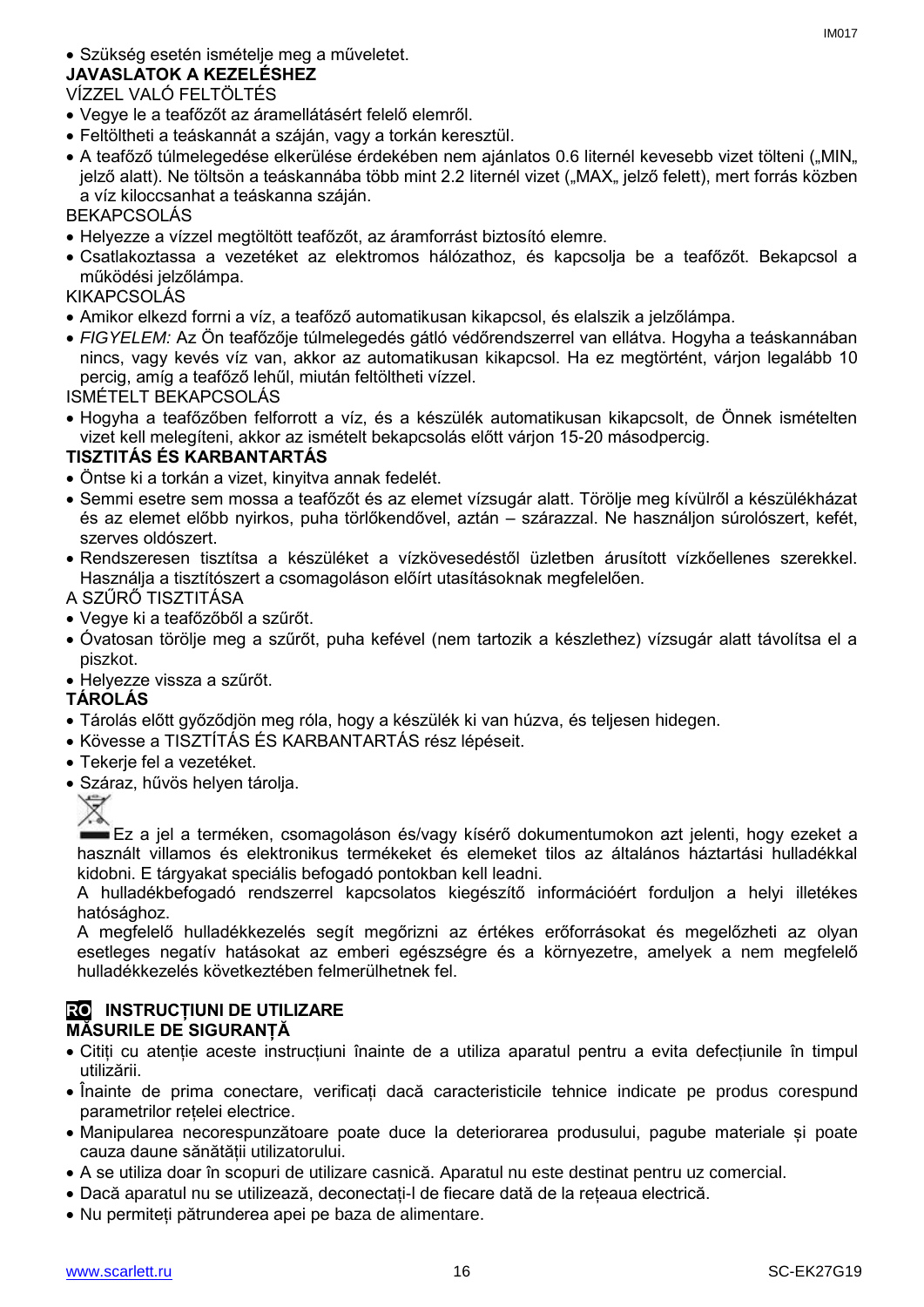- Nu introduceți aparatul și cablul de alimentare în apă sau alte lichide. Însă dacă acest lucru s-a întâmplat, deconectați imediat aparatul de la sursa de alimentare și înainte de a-l utiliza în continuare, verificați capacitatea de funcționare și siguranța aparatului la specialiști calificați.
- Dacă cablul de alimentare este deteriorat, pentru a evita pericolele, înlocuirea acestuia trebuie să fie realizată de către producător sau de către un centru de deservire autorizat, sau de către personalul calificat corespunzător.
- Aveți grijă ca cablul de alimentare să nu se atingă de margini ascuțite și suprafețe fierbinți.
- La deconectarea aparatului de la sursa de energie electrică, trageți de ștecher și nu apucați de cablu.
- Aparatul trebuie să fie poziționat în mod stabil pe o suprafață uscată și plană. Nu așezați aparatul pe o suprafață fierbinte sau în apropierea surselor de căldură (de exemplu, plite electrice de gătit), perdelelor și rafturilor suspendate.
- Aveți grijă ca cablul de alimentare să nu fie atins de margini ascuțite și suprafețe fierbinți.
- Se interzice utilizarea aparatului de către persoanele (inclusiv copiii) cu capacități fizice, senzoriale sau mentale reduse, sau care nu posedă experiență sau cunoștințe, cu excepția cazului în care acestea sunt supravegheate sau instruite în utilizarea aparatului de către o persoană responsabilă pentru securitatea lor.
- Utilizați produsul doar cu baza de alimentare inclusă în set. Se interzice utilizarea acesteia în alte scopuri.
- Nu se permite înlăturarea fierbătorului de pe baza de alimentare în timpul funcționării, mai întâi deconectați-l.
- Aparatul este destinat exclusiv pentru încălzirea apei. Se interzice utilizarea în alte scopuri aceasta poate provoca defectarea produsului.
- ATENȚIE: Nu deschideți capacul în timp ce fierbe apa.
- Nu lăsați niciodată aparatul în funcțiune fără supraveghere.
- Copiii trebuie supravegheați pentru a se evita jocul cu aparatul.
- Nu încercați să reparați aparatul desinestătător sau să înlocuiți careva piese. În cazul detectării unor defecțiuni, adresați-vă celui mai apropiat centru de deservire.
- Dacă produsul a fost păstrat pentru o perioadă de timp la temperaturi sub 0 °C, atunci înainte de conectare acesta ar trebui să se afle la temperatura camerei, timp de cel puțin 2 ore.
- Producătorul își rezervă dreptul de a introduce fără notificare prealabilă mici modificări în construcţia produsului, care nu influențează semnificativ siguranța, capacitatea de funcționare și performanța acestuia.
- Data fabricării este indicată pe produs şi/sau pe ambalaj, precum şi pe documentele însoţitoare.

#### **PREGĂTIREA**

- Pentru eliminarea mirosurilor străine din aparatul nou, înainte de prima utilizare este necesar să fierbeţi apă în ceainic, adăugând în ea sucul de la 1-3 lămâi sau un pacheţel de acid citric.
- Lăsați soluția timp de 12 ore, iar apoi fierbeți-o din nou.
- Vărsaţi soluţia şi spălaţi ceainicul cu apă curgătoare.
- În caz de necesitate, repetati procedura.

#### **FUNCȚIONAREA**

#### MODUL DE TURNARE A APEI

- Luați fierbătorul de pe baza de alimentare.
- Puteți să-l umpleți prin nasul sau gura de umplere a fierbătorului, deschizând capacul.
- Pentru a evita supraîncălzirea fierbătorului nu se recomandă a turna o cantitate mai mică de 0.6 litri de apă (sub marcajul "MIN"). Nu turnați mai mult de 2.2 litri de apă (peste marcajul "MAX"), în caz contrar apa se poate vărsa prin nasul fierbătorului în timpul fierberii.

#### **CONECTAREA**

- Fixați fierbătorul plin cu apă pe baza de alimentare.
- Racordați cablul de alimentare la rețeaua electrică și conectați fierbătorul, atunci se va porni indicatorul luminos de funcționare.

#### **DECONECTAREA**

- La atingerea punctului de fierbere a apei fierbătorul se va opri automat și indicatorul luminos se va stinge.
- *NOTĂ*: Fierbătorul Dumneavoastră este dotat cu un sistem de protecție contra supraîncălzirii. Dacă în fierbător nu este apă sau este puțină, atunci acesta se va deconecta automat. Dacă se întâmplă acest lucru, este necesar să așteptați cel puțin 10 minute pentru ca fierbătorul să se răcească, după care puteți turna apa.

#### CONECTAREA REPETATĂ

 Dacă fierbătorul tocmai a fiert și s-a deconectat automat, iar Dumneavoastră aveți nevoie să încălziți apa din nou, așteptați 15-20 de secunde înainte de a conecta din nou.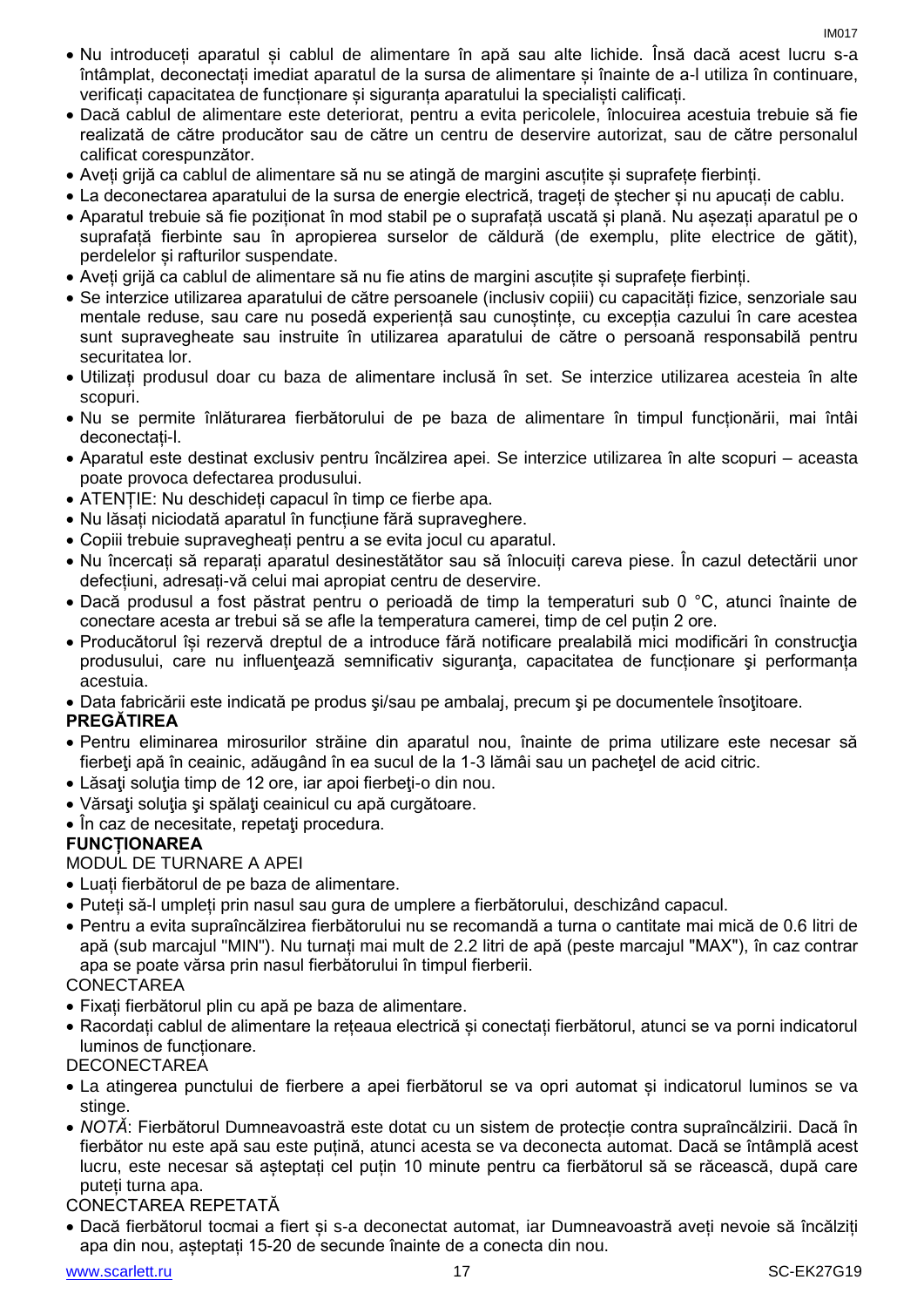### **CURĂȚAREA ȘI ÎNTREȚINEREA**

- Vărsați toată apa prin gura de umplere prin deschiderea capacului.
- Înainte de curățare, deconectați întotdeauna aparatul de la rețeaua electrică și lăsați-l să se răcească complet.
- În nici un caz nu spălați fierbătorul și baza de alimentare sub jetul de apă. Ștergeți exteriorul corpului și baza mai întâi cu o cârpă moale umedă, iar apoi – cu una uscată. Nu folosiți substanțele abrazive de curățare, burete și perii de metal, precum și solvenții organici.
- Curățați în mod regulat produsul de depunerile de calcar cu produse speciale, pe care le puteți achiziționa în magazine. La utilizarea produselor de curățare, urmați instrucțiunile de pe ambalajul acestora.

CURĂȚAREA FILTRULUI

- Scoateți filtrul din fierbător.
- Ștergeți ușor filtrul, înlăturați impuritățile cu o perie moale (nu este inclusă în set) sub jetul de apă.
- Fixați filtrul la loc.

#### **PĂSTRAREA**

- Înainte de depozitare, asigurați-vă că aparatul este scos din priză și este complet răcit.
- Respectați toate cerințele de la punctul CURĂȚAREA ȘI ÎNTREȚINEREA.
- Strângeți prin înfășurare cablul de alimentare.
- Aparatul se va păstra la loc răcoros și uscat.

Simbolul dat pe produs, ambalaj şi/sau documentele însoţitoare înseamnă că aparatele electrice şi electronice, şi bateriile uzate nu trebuie aruncate împreună cu deşeurile menajere. Acestea trebuie duse la punctele de colectare specializate.

Adresaţi-vă la autorităţile locale pentru a obţine informaţii suplimentare referitor la sistemele existente de colectare a deşeurilor.

Reciclarea corectă va contribui la păstrarea resurselor valoroase şi la prevenirea posibilelor efecte negative asupra sănătății oamenilor și a mediului înconjurător, care ar putea apărea în rezultatul reciclării incorecte a deşeurilor.

#### **PL INSTRUKCJA OBSŁUGI ŚRODKI BEZPIECZEŃSTWA**

- Zalecamy uważnie przeczytać niniejszą instrukcję przed uruchomieniem urządzenia, aby uniknąć awarii podczas użytkowania.
- Przed pierwszym włączeniem należy sprawdzić, czy dane techniczne podane na wyrobie są zgodne z parametrami prądu elektrycznego.
- Niewłaściwe postępowanie może spowodować uszkodzenie wyrobu, wyrządzić szkodę materialną albo spowodować zagrożenie zdrowia użytkownika.
- Wykorzystywać wyłącznie do celów domowych. Nie jest urządzeniem do zastosowania w przemyśle.
- Zawsze odłączaj urządzenie od zasilania prądem elektrycznym, gdy nie jest ono używane.
- Nie dopuszczaj do przedostania się wody do bazy zasilającej.
- Nie wolno zanurzać urządzenia, bazy zasilającej ani przewodu sieciowego w wodzie ani żadnej innej cieczy. Jeśli tak się stało, natychmiast odłącz urządzenie od źródła zasilania i przed dalszym użyciem zwróć się w celu sprawdzenia, czy urządzenie działa sprawnie i bezpiecznie, do wykwalifikowanych specjalistów.
- W przypadku uszkodzenia przewodu zasilającego jego wymiany, aby uniknąć niebezpieczeństw, powinien dokonać producent lub upoważniony przez niego Punkt Serwisowy bądź podobny wykwalifikowany personel.
- Należy uważać, aby przewód zasilający nie dotykał ostrych krawędzi i gorących powierzchni.
- Po odłączeniu urządzenia od zasilania prądem elektrycznym ciągnij za wtyczkę, lecz nie ciągnij za przewód.
- Urządzenie musi stać na stabilnej, płaskiej i suchej powierzchni! Nie umieszczaj urządzenia na powierzchniach gorących, a także w pobliżu źródeł ciepła (np. kuchni elektrycznych), firanek ani pod półkami wiszącymi.
- Nigdy nie zostawiaj włączonego urządzenia bez nadzoru.
- Urządzenie nie jest przeznaczone do użytku przez osoby (w tym dzieci) o ograniczonych możliwościach fizycznych, zmysłowych lub umysłowych albo, w przypadku braku doświadczenia lub wiedzy, jeśli nie znajdują się one pod nadzorem lub nie poinstruowane na temat korzystania z urządzenia przez osobę odpowiedzialną za ich bezpieczeństwo.
- Dzieci powinny być nadzorowane, aby zapobiec grze z urządzeniem.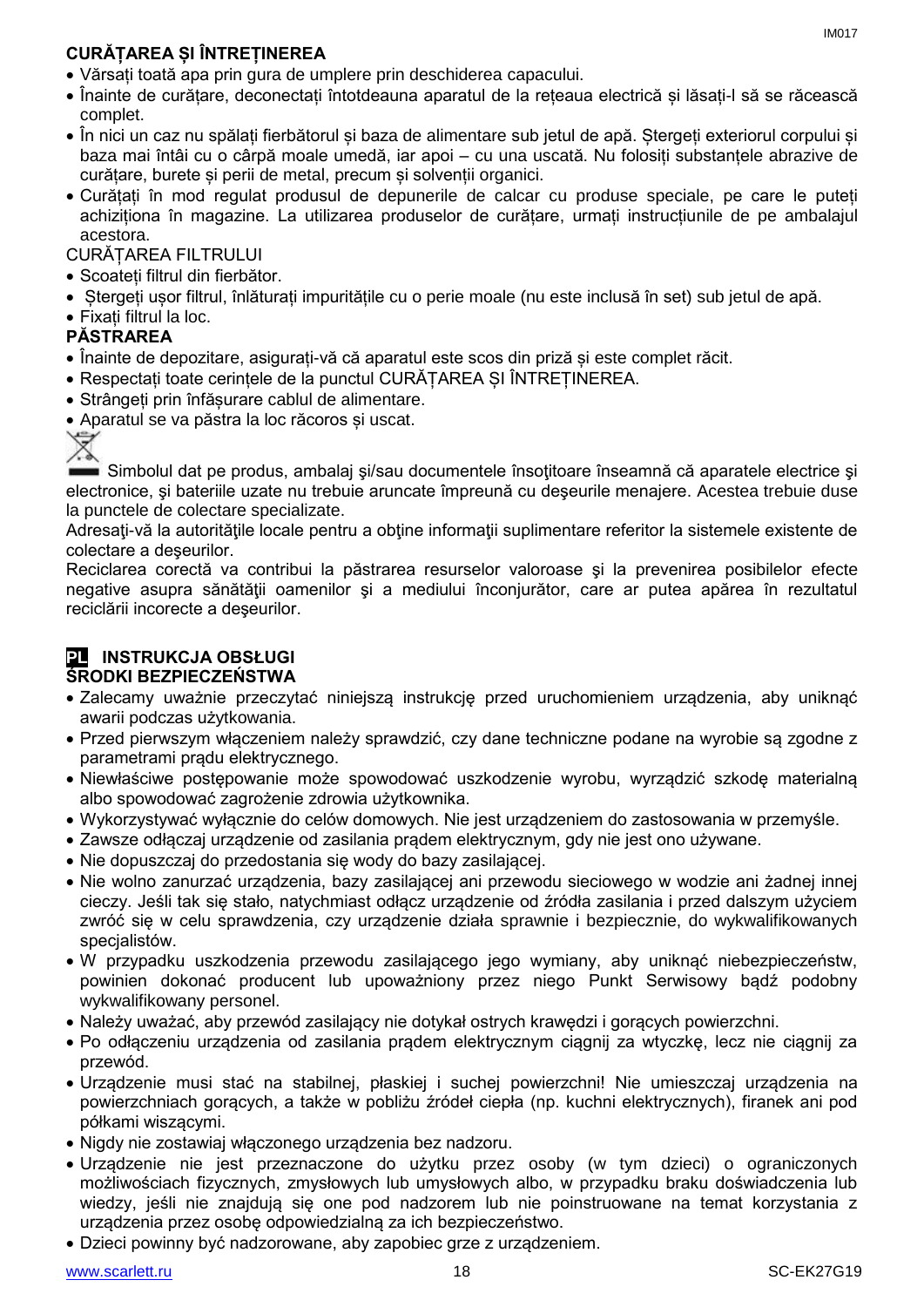- Wyrób należy używać tylko z bazą zasilającą, dostarczaną w komplecie. Nie wolno używać jej do innych celów.
- Nie wolno zdejmować czajnika bazy zasilającej podczas pracy, najpierw wyłącz go.
- *UWAGA:* Podczas gotowania wody nie otwieraj pokrywy.
- Przed włączeniem upewnij się, że pokrywa jest szczelnie zamknięta, w przeciwnym razie nie zadziała system automatycznego wyłączenia po zagotowaniu i woda może zostać wyrzucona.
- Urządzenie jest przeznaczone wyłącznie do ogrzewania wody. Nie wolno używać do innych celów może to spowodować uszkodzenie wyrobu.
- Nie należy samodzielnie naprawiać ani wymieniać żadnej części urządzenia. W przypadku wykrycia usterek należy skontaktować się z najbliższym Punktem Serwisowym.
- Jeśli urządzenie przez jakiś czas znajdowało się w temperaturze poniżej 0ºC, przed włączeniem musi być przechowywane w temperaturze pokojowej nie krócej niż 2 godziny.
- Producent zastrzega sobie prawo, bez dodatkowego powiadomienia, do wprowadzania drobnych zmian w konstrukcji wyrobu, które zupełnie nie wpływają na jego bezpieczeństwo, sprawność lub funkcionalność.
- Data produkcji podana na wyrobie i/lub na opakowaniu, a także w dołączonej dokumentacji.

#### **PRZYGOTOWANIE**

- W celu usunięcia zapachów z nowego urządzenia przed pierwszym użyciem zagotuj wodę w czajniku, dodając do niej sok 1-3 cytryn lub torebkę kwasu cytrynowego.
- Pozostaw roztwór na 12 godzin, następnie znów zagotuj.
- Wylej roztwór i przepłukaj czajnik bieżącą wodą.
- W razie potrzeby powtórz procedurę.

#### **PRACA**

WLEWANIE WODY

- Zdejmij czajnik z bazy zasilającej.
- Możesz napełnić go poprzez dzióbek lub gardziel, otwierając pokrywę.
- Aby uniknąć przegrzania czajnika nie zaleca się wlewać mniej niż 0,6 l wody (poniżej kreski "MIN"). Nie wlewaj więcej niż 2,2 l wody (powyżej kreski "MAX"), w przeciwnym razie ona może zostać wyrzucona przez dzióbek przy gotowaniu.

#### **WŁĄCZANIE**

- Postaw wypełniony wodą czajnik na bazę zasilającą.
- Podłącz przewód zasilający do źródła zasilania prądem elektrycznym i włącz czajnik, przy tym zapali się lampka kontrolna pracy.

#### **WYŁACZANIE**

- Po zagotowaniu wody czajnik wyłączy się automatycznie, a kontrolka zgaśnie.
- *UWAGA:* Twój czajnik wyposażony jest w system ochrony przed przegrzaniem. Jeśli w czajniku brak lub mało wody, wyłączy się automatycznie. Jeśli to się stało, należy odczekać co najmniej 10 minut, aż czajnik ostygnie, po czym można wlewać wodę.

#### PONOWNE WŁĄCZENIE

 Jeśli czajnik dopiero co zagotował się i automatycznie odłączył się, a chcesz ponownie podgrzać wodę, poczekaj 15-20 sekund przed ponownym włączeniem.

#### **CZYSZCZENIE I KONSERWACJA**

- Wylej całą wodę przez gardziel, otwierając pokrywę.
- Przed rozpoczęciem zawsze odłączyć urządzenie od zasilania i odczekać, aż w całości ostygnie.
- W żadnym wypadku nie myj czajnika ani bazy zasilającej bieżącą wodą. Wytrzyj zewnętrzną obudowę i bazę najpierw zwilżoną, miękką szmatką, a następnie wytrzyj do sucha. Nie należy stosować środków czyszczących o własnościach ściernych, metalowych gąbek i szczotek, a także rozpuszczalników organicznych.
- Regularnie czyść wyrób od kamienia specjalnymi środkami, które można kupić w sieci handlowej. Stosując środki czystości, postępuj zgodnie z instrukcjami na ich opakowaniu.

### CZYSZCZENIE FILTRA

- Wyjmij filtr z czajnika.
- Delikatnie wytrzyj filtr, miękką szczotką (nie jest dostarczona w komplecie) usuń zanieczyszczenia pod strumieniem wody.

#### Włóż filtr z powrotem. **PRZECHOWYWANIE**

- Przed przechowywaniem upewnij się, że urządzenie jest odłączone od sieci elektrycznej i całkowicie ostygło.
- Spełniaj wszystkie wymagania określone w sekcji CZYSZCZENIE I KONSERWACJA.
- Zwiń przewód zasilający.